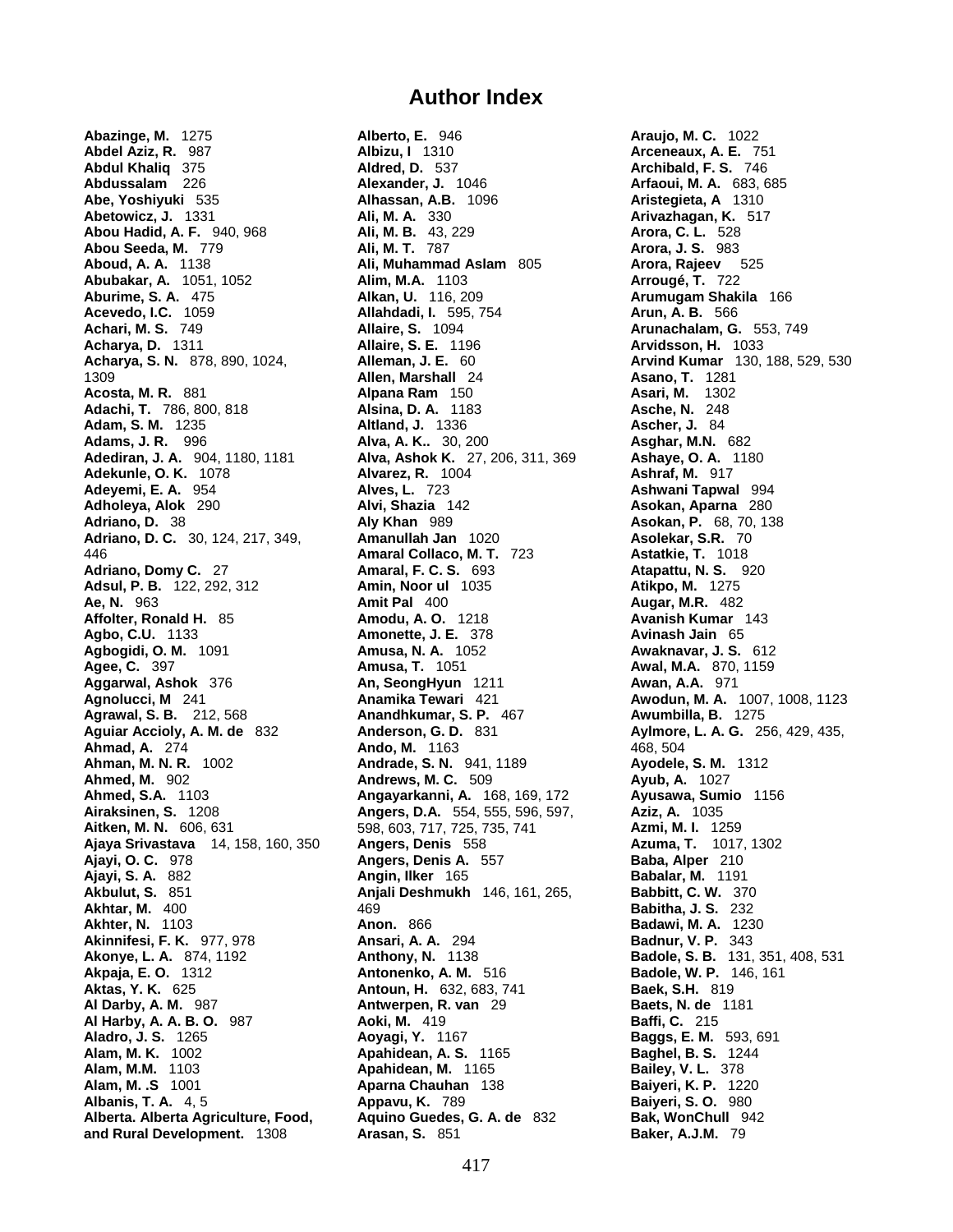**Baker, S. W.** 853, 1329 **Benson, C. H.** 367 **Boiko, S. M.** 516 **Banks, R.J.** 860 **Beyer, L.** 556, 564 **Baskar, M.** 174, 269 **Bhuiyan, M. M. A.** 786, 800 **Basu, M.** 584 **Bhuvaneswari, R.** 111, 180, 359, **Belpagodagamage, U. D. 920 <b>Boas, R. L. V.** 1037

Use of Industrial Byproducts in Agriculture

**Balai, C. M.** 445 **Bento, E. A.** 1144 **Bolan, N.** 935, 1236 **Balbinot Junior, A. A.** 581, 654 **Bergese, R. 949 <b>Bolan, N. S. 217 Bolan, N. S. 217 Bali, A. S.** 339 **Bergstrom, L.** 763 **Bolan, Nanthi** 424 **Baligar, V.C.** 39, 45, 61, 383, 442 **Berlands, V.** 1216 **Bon, E. P. S.** 723 **Balkaya, A.** 973 **Bernier, J.** 737 **Bonge, R. T.** 136 **Ball, B.C.** 645 **Bernier, P. Y.** 1146 **Boniak, R. 857, 858 Ballof, S. 1148 Boniak, R. 857, 858 Ballof, S. 1148 Bonner, K. I.** 1107 **Berry, S.** 118 **Bonner, K. I.** 1107 **Bama, K. S.** 357 **Bertschi, A. B.** 878, 890, 1024, **Boobalan, G. S.** 169 **Banerjee, D.K.** 317 **1309 Boone, G. C. 733 Banerjee, S. K.** 65, 128, 233 **Bes, C.** 821 **Boquet, D. J. 570, 667**<br>**Banks, R.J.** 860 **Beyer, L.** 556, 564 **Bora, N.** 611 **Banwari Lal** 440 **Beyer, Lothar** 557 **Borah, Aparajita** 991 **Barakat, A.** 1164 **Beyl, C.** 951 **Bordoloi, P. K.** 611 **Baranska, M.** 1166 **Bezdicek, D.** 38, 198, 534, 1319, **Borger, D. C.** 905 **Barbosa, J. C.** 1272 1339 **Borja, Rafael** 861 **Barbosa, J. G.** 1243 **Bhadoria, P. B. S.** 251, 396, 452, **Borowik, M.** 1039 **Bardhan, Sougata** 411 584 **Bosiacki, M.** 1318 **Barfield, W.M.** 1354 **Bhanu, Chandra** 1241 **Boto Fidalgo, J. A.** 1242 **Bari, M. A.** 1027 **Bhanumurthy, V. B.** 129 **Boto, J. A.** 1125 **Barker, A. V.** 655, 708, 1346 **Bhargava, S. K.** 2 **Botteschi, G.** 149 **Barman, S. C.** 2 **Bharti Bhaisare** 146, 161, 265, 469 **Boulanger, R.** 649 **Baron, P.** 1203 **Bharud, R. W.** 141 **Bourdages, Gaetan** 652 **Barreto, S. M.** 966 **Bhat, A. R.** 984 **Bourdon, E.** 1140 **Barros, F. L. S.** 828 **Bhat, J A** 781, 782 **Bourke, B.** 813 **Barth, Ed** 804 **Bhatt, K.** 271 **Bourke, W.** 1352 **Bhatt, R. K.** 135 **Bouzo, C. A.** 1290 **Bary, A.I.** 1334 **Bhattacharya, S. S.** 187, 331, 501 **Bowers, T.** 397 **Basic, Ferdo** 26 **Bhoyar, Sanjay** 55 **Bowring, S. A.** 397 **Baskaya, H. S.** 116, 209 **Bhuiyan, Md.M.A.** 818 **Boyle, R.M.** 1306 **Bateman, G.L.** 1089 393 **Braghirolli, L. F.** 777 **Battaglia, A.** 704, 729 **Bi, Y. L.** 288 **Brahmachari, K.** 153 **Baysal, E.** 1342 **Bian, Z. F.** 81 **Brake, S.S.** 197, 491, 496 **Bazewicz Wozniak, M.** 1013 **Bidegain, R.A.** 1042 **Brake, Sandra S.** 479 **Baziramakenga, R.** 609, 610, 626, **Bigham, J. M.** 38, 56, 354 **Brass, T. J.** 1285 629, 657 **Bijl, M.** 73 **Breitenbeck, G. A.** 570, 667 **Bearce, Bradford** 525 **Bilski, J. J.** 369 **Brito, L. M.** 679 **Beard, F. R.** 900 **Bin-Shafique, M. Sazzad** 368 **Broch Due, A.** 600 **Beasley, B.W.** 891, 892, 1252 **Bin Shafique, S.** 367 **Brook, A. J.** 903 **Beattie, V. E.** 1199 **Bipfubusa, M.** 632, 741 **Brown, M. W.** 1066 **Beaucham, Chantal** 558 **Birajdar, R. R.** 131, 408 **Brownfield, Michael E.** 85 **Beauchamp, C.J** 554, 555, 590, **Bird, T. L.** 1106 **Brunet, H.** 1349 595, 596, 597, 598, 603, 648, 649, **Bischoff, K. P.** 751 **Bryant, R. B.** 22 735, 739, 754, 758 **Bishop, B.** 840 **Bryukhina, S. A.** 953 **Beauchamp, Chantal** 557 **Biswas, T** 1255 **Brzeski, M. W.** 964 **Beaulieu, R.** 560 **Black, A. .S** 1301 **Bu, ChongXing** 694 **Beeck, C. in der** 1162 **Black, B. L.** 386 **Budd, T.** 605 **Beeghly, J. H.** 38, 56 **Black, Brent L.** 99 **Bugbee, G.J.** 1040 **Begin, G.** 1069, 1229 **Blagojevic, S.** 432 **Bugin, A.** 433 **Begum, R. A.** 1002 **Blaho, D. V.** 905 **Bull, L. T.** 793, 830, 1037 **Behal, K. K.** 78 **Bull, E. T.** 793, 830, 1037 **Blanco, A.** 772 **Bundt, M.** 1254<br>**Blanke, M.** 1162 **Bundt, M.D. Behl, H. M.** 353 **Blanke, M.** 1162 **Burchett, M.D.** 257, 458 **Belanger, G.** 685 **Blaser, P.** 1254 **Burge, G.K.** 1139 **Belesky, D.P.** 505 **Blechschmidt, R.** 490 **Burger, Joanna** 27 **Belewu, M. A.** 1182 **Bleier, J. S.** 1151 **Burger, ME** 538 **Bell, M. J.** 1175 **Block, D** 536, 541 **Burghardt, W.** 814 **Bellamy, K. L.** 585 **Blume, H.-P.** 786, 818 **Burgos, P.** 579, 690, 715, 743 **Boa Amponsem, K.** 923 **Burgos, Pilar** 559<br>**Boas, R. L. V.** 1037 **Bush, E** 845, 846 **Benhamou, N.** 737 **Boateng, L.** 1275 **Bush, Edward W.** 838, 863 **Benipal, D. S.** 528 **Bobaila, M.** 1165 **Bush, P B** 712 **Benitez, E.** 771 **Boeckx, P.** 614, 1150, 1340, 1344 **Butalia, T.** 524 **Benner, L.** 929 **Boeckx, Pascal** 1345 **Buyatti, M. A.** 881, 1290 **Bennett, T. B.** 841, 852 **Bogacz, V. L.** 885 **Cabral, F.** 586, 719, 720, 721, 730,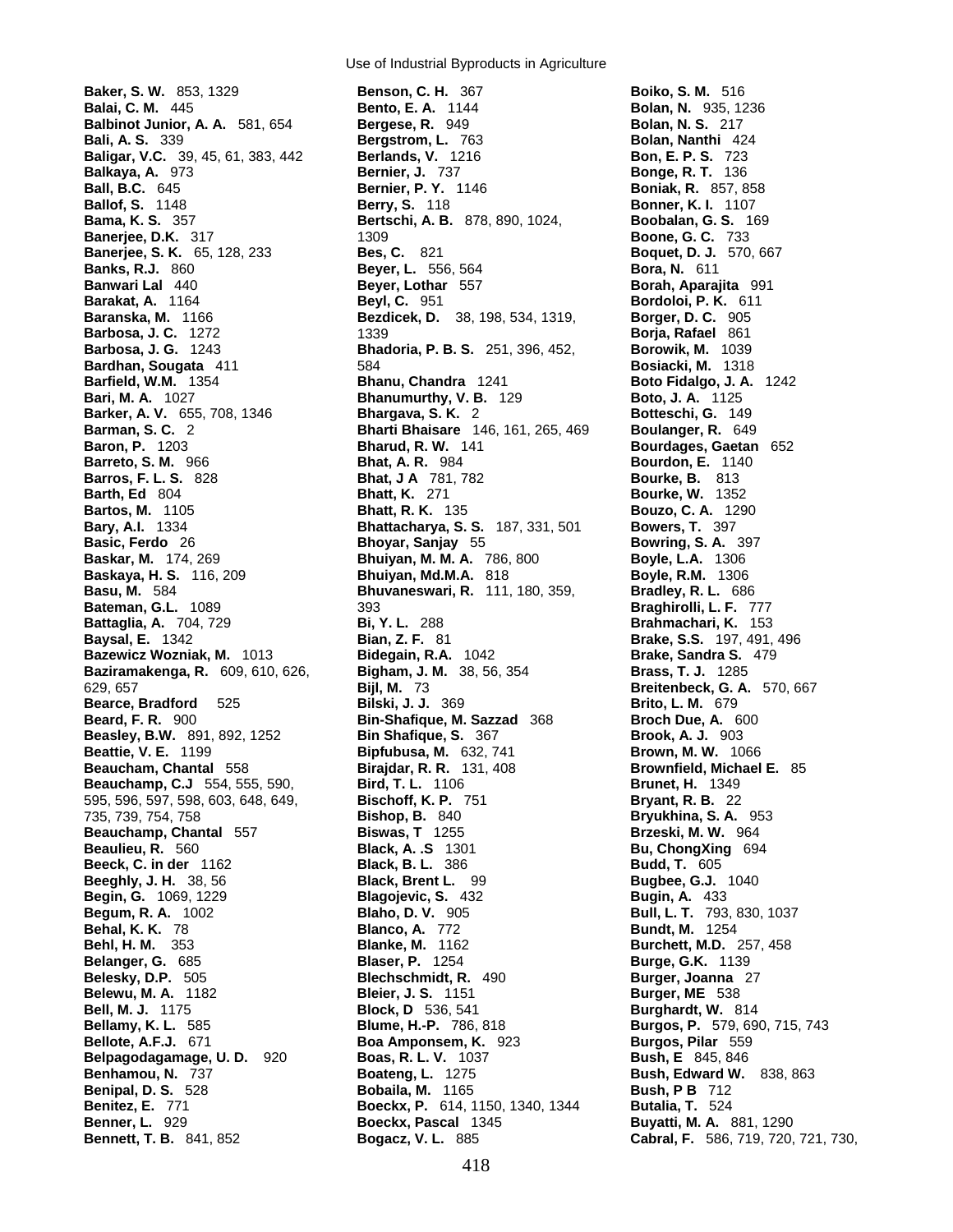**Caffarel-Mendez, S. 727 Chantigny, Martin** 557, 558 Cai, QingSheng 834 Chaplin, S J 844 **Calace, N.** 578, 666, 704, 729, 757 **Charest, M.H.** 590, 648 **Choudhary, R.** 277 **Calderon, B.D.** 860 **Charnet, F.** 1203 **Chow, T. L.** 638 **Camire, C.** 686, 758 **Chaudhary, R.** 466 **Cardoso, A. A.** 1243 **Chaves, Barbara** 1345 748, 765, 1069, 1094, 1146, 1196 **Chen, L. 36, 67, 254, 255, 300, 403**<br>**Carpenter, A.F.** 726 **Chen, Liming** 7, 37 **Carrijo, O. A.** 1257, 1278 **Chen, ShuangChen** 1171 **Cline, J. A.** 73 **Cary, T. J.** 453 **Cheuk, W.** 1174, 1284 **Colak, A. M.** 1342 **Chadwick, D** 647 **Choi, DongHo** 1210, 1211

**Cabral, F.** 740, 769 **Chang, ChangTang** 1212 **Choi, YeunSik** 1266 **Cabrera, F.** 579, 690, 715, 743 **Chang-Chien, G. P.** 32 **Chojnacka, K.** 1166 **Chang, H. H.** 330 **Chong, C.** 585, 650, 651, 692, 706, **Chang, K. W.** 637 **Chong, C.** 585, 650, 651, 692, 706, **Cabrera, M. del C.L.** 614 **Chang, K. W.** 637 1341 **Cabrera, M. L.** 1149 **Chang, Ki Woon** 1333 **Chong, Calvin** 762, 764 **Cadet, P.** 118 **Chantigny, M.H.** 554, 555, 596, 725 **Chong, S. K.** 857, 858 **Cai, QingSheng** 834 **Chaplin, S J** 844 **Chou, M.-I.M.** 523 **Cai, Yong** 24 **Chapman, E. J.** 745 **Chou, S.J.** 523 **Chatterjee, A. K.** 736 **Christiansson, A.** 884 **Calinawan, R. M.** 1219 **Chatterji,S.** 407 **Christie, P.** 288 **Camargo, M. S. de** 816, 829 **Chattopadhyay, G. N.** 187, 331, **Christin, F.** 773 **Camberato, J.J.** 725 501 501 502 501 **Cambouris, A. N.** 582, 634 **Chattopadhyay, Sandip** 804 **Chun, S.** 460 **Campbell, B.** 1087 **Chaudhuri, D.** 49, 82, 303, 387, 441 **Chung, HaeJoon** 1187 **Campbell, C.D.** 645 **Chaudhuri, S.** 526 **Chung, M. S.** 1038 **Canart, B.** 876, 924, 1068, 1090 **Chauhan, B.** 243 **Chung, RenShih** 1228 **Canart, Bernard** 1065, 1303 **Chauhan, L. K. S.** 389 **Chutichudet, P.** 889 **Carbonell, R. M.** 1120 **Chaves, B.** 614, 933, 1150, 1340, **Cichuta, R.** 92 **Cardo, I.** 738 1344 **Cintra, A. C. O.** 824 **Carisse, O.** 737 **Chen, C. H.** 13 **Clark, D.** 1236 **Carlson, J.** 449 **Chen, Hui** 246 **Clark, R.B.** 39, 45, 383, 505 **Carlson, J. L.** 508 **Chen, J. J.** 75, 302 **Clarke, M.** 527 **Caron, J.** 642, 662, 687, 697, 717, **Chen, Jianjun** 16, 365 **Clasper, P. J.** 605 **Carpenter, A.F.** 726 **Chen, Liming** 7, 37 **Cleemput, O. van** 614, 933, 1150, **Carr, J.** 533 **Chen, MeeiHsing** 1264 1340, 1344 **Carrasco, G. A.** 1073 **Chen, MingBao** 1079 **Cleland-Okine, J.** 918 **Carrier, J.** 879 **Chen, RongHuan** 783 **Clijsters, Herman** 784 **Chen, T.-B.** 767 **Codling, E. E.** 44, 413, 454 **Carty, R.H.** 523 **Cheng, QingRong** 1268 **Codling, Eton Elsworth** 220 **Carvalho, F. I.** 1144 **Cheng, ZhiHui** 1330 **Coelho, R. R. R.** 723 **Carvalho Pupatto, J. G.** 793, 830 **Chepinski, P.** 1029 **Cogger, C.G.** 1334 **Casquero, P. A.** 1125 **Chhabra, R.** 416 **Colak, M.** 1342 **Castaneda Munoz, Mario** 333 **Chhonkar, P. K.** 14, 58, 158, 160, **Colmer, T. D.** 256, 429, 435, 468, **Castellaro, F. J.** 1183 236, 289, 350, 658 504 **Castillo, A. E.** 1120 **Chi, Z.-W.** 252 **Combrink, N. J. J.** 1279 **Castle, K.** 593, 691 **Chimitdorzhieva, G. D.** 898, 1121 **Cook, A.** 1329 **Castro, H. E.** 807 **Chincholkar, S. B.** 18 **Cook, H. F.** 701, 773 **Casucci, C.** 1005 **Chino, M.** 419 **Cook, N. B.** 841, 852, 860 **Casucci, Cristiano** 907 **Chiou, ChyowShan** 1212 **Cooperband, L.** 601, 716 **Cawthon, D. L.** 1283 **Chirenje, T.** 1104, 1141 **Cooperband, L.R.** 588, 615, 663, **Ceccanti, B.** 732 **Chiroma, A. M.** 1096 699, 700, 745, 1213, 1321 **Ceccherini, M.T.** 84 **Chitolina, J. C.** 693 **Cordovil, C. M. d.S.** 586, 719, 720, **Cecon, P. R.** 1313, 1350 **Cho, JuSik** 115 721, 730, 769 **Cecon, P. R.** 1313, 1350 **Cho, JuSik** 115 721, 730, 769 **Cespedes Leon, M. C.** 696 **Cho Ruk, K.** 889 **Coreil, C. B. Jr.** 570 **Cho YoungJin** 1258 **Cezar, V. R. S.** 1037 **Cho YoungMu** 1084 **Correa, M. C. de M.** 824 **Cho, YoungSon** 247 **Cortez, N.** 1022<br> **Choi, DongHo** 1210, 1211 **Costa, A. S. V. da** 607 **Chalifour, F. P.** 739, 758 **Choi, H. L.** 1099 **Coulombe, J.** 629, 760 **Chalifour, FP** 754 **Choi, JongJin** 998 **Coutinho, J.** 586, 719, 720, 721, **Chalwade, P. B.** 131, 132, 133, 408 **Choi, JongMyung** 998, 1187 730 **Champagne, P.** 695, 1320 **Choi, JongSeung** 1187 **Cox, D.** 198 **Chan, K.Y.** 458 **Choi, KiChoon** 1266 **Crews, J. T.** 371 **Chanasyk, D. S.** 273, 327, 414, 892, **Choi KiChun** 1056, 1084, 1210, **Croce, G.** 666 1031 1211 **Cross, Marlene** 525 **Chandra, K. K.** 457 **Choi, KyeongBae** 965 **Croteau, M. C.** 746 **Chandrasekaran, A.** 63 **Choi, SeongJin** 865 **Crum, J. R.** 859 **Chaney, R. L.** 44 **Choi SooIm** 1258 **Crusciol, C. A. C.** 793, 830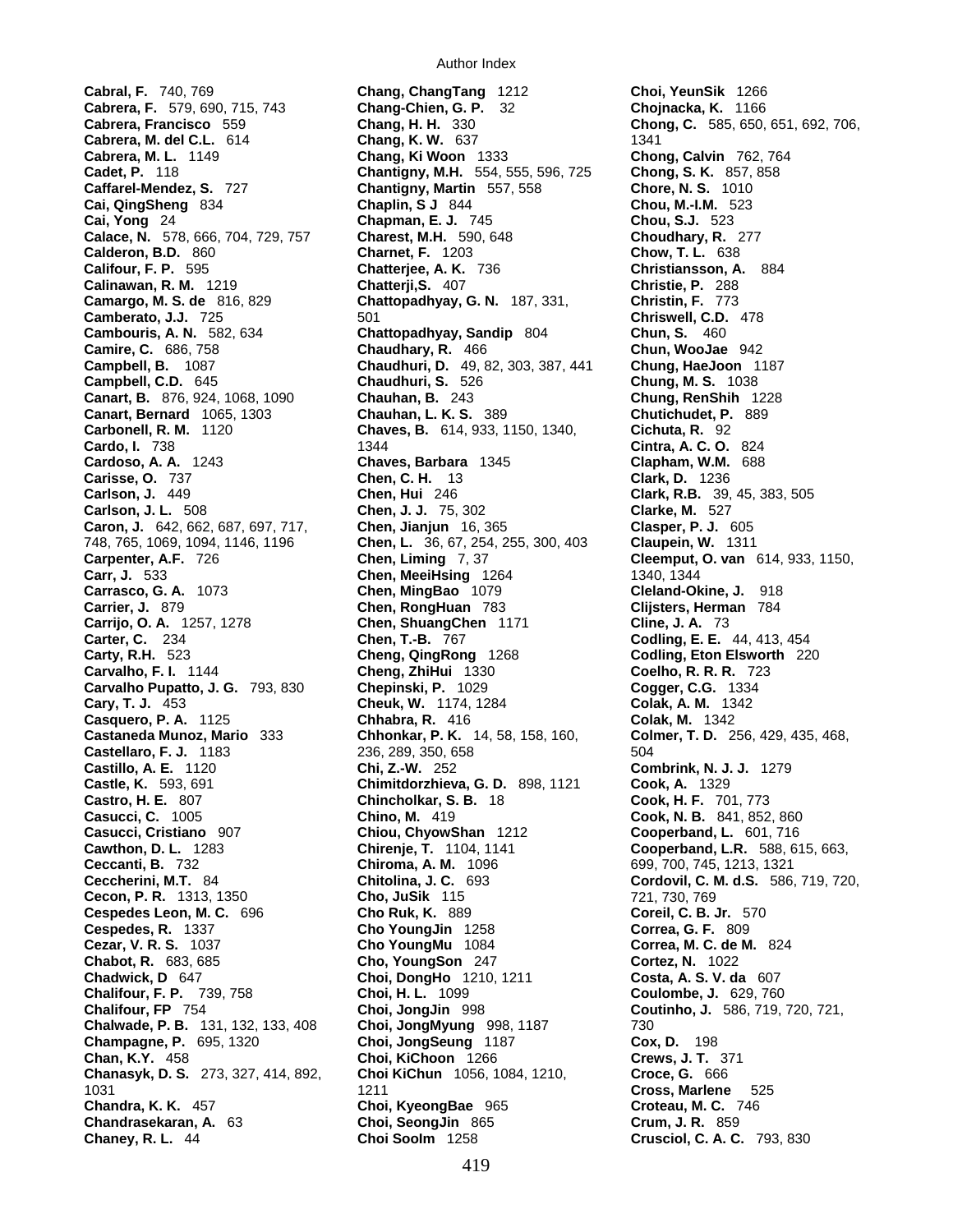**Cseh, Kalman** 1233 **Deventer, P. W. van** 473 **Dunisch, Oliver** 1227 **Das, S. K.** 135 **Dileep Kachroo** 339, 443 **Dileep Kachroo** 339, 443 **Desiron, Alain** 1065, 1303 **Dungan, R.S.** 544, 545, 546, 547,

Use of Industrial Byproducts in Agriculture

**Csizinszky, A. A.** 1194, 1195 **Devi, L. S.** 232 **Dunn, D.** 262, 263 **Devi, M. B.** 880 **Cummings, J.** 813 **Devi, M. U.** 129 **Dutta, S.K.** 622 **Cunha-Queda, A. C.** 913 **Devi, S. L.** 1176 **Dvorska, L.** 1105 **Dey, T. K.** 970, 1027 **Custovic, H.** 234 **Dhakshinamoorthy, M.** 553, 749 **Dwivedi, S.** 48, 285, 293, 379, 450 **Custovic, Hamid** 26 **Dhanveer Singh** 1112 **Dzomeku, M.** 1275 **Czajka, M.** 1095 **Dharitri Mahakur** 462 **Eamus, D.** 257, 286 **D'Antonio, C. M.** 1046, 1226 **Dharmalingam, C.** 282 **Easton, C. A.** 591 **D'Orazio, V.** 911 **Dhas, S. S. M.** 500 **Ebinger, Michael H.** 1282 **Dahiphale, R. S.** 136 **Dhevagi, P.** 266, 616, 619 **Eda, Katsumasa** 1156 **Dane, F.** 625 **Dhumal, K. N.** 325 **Edil, T. B.** 367 **Daniel, M. A.** 954 **Diamantopoulou, P.** 1193 **Edith Gonzalez, M.** 807 **Daniel, T. C.** 399 **Diamantopoulou, P. A.** 939 **Edwards, A. R.** 903 **Daniels, W. L.** 20, 702, 728 **Diaz Barrientos, E.** 738 **Edwards, J. H** 406 **Danis, T. G.** 4 **Diaz, I.** 1170 **Eggen, T.** 747 **Dansereau, Blanche** 665 **Diaz, N.** 1291 **Egorova, R. A.** 1121 **Dao, T. H.** 77, 83, 399 **Dick, R. P.** 696 **Ehlers, S.** 947 **Darby, H. M.** 615, 753 **Dick, T. M.** 788 **Eissa, A. M.** 940, 968 **Das, B. C.** 1197 **Dick, W.A.** 36, 38, 56, 67, 254, 255, **Ekelund, K.** 1248 **Das, D. K.** 512 300, 354, 371, 403, 534, 1319, 1339 **Ekici, N** 625 **Das, K. C.** 589, 774 **Dick, Warren** 7 **Ekinci, K.** 592 **Dick, Warren A.** 37, 411 **El Aila, H I** 779 **Das, R. K.** 121, 385 **Diesburg, K. L.** 857, 858 **El Ashry, S.** 779 **Das, S.** 396 **Diez, M.C.** 675 **El Gizy, S. M.** 1222 **Datta Amlan** 232 **Dimov, I.** 1300 **El Kader, A. A. A.** 1235 **Datta, S.** 397 **Dimza, I.** 1216 **El Maadawy, E. I.** 976 **Dinel, H.** 695, 1320 **El Maghraby, Y. H.** 1164 **Datta, Saugata** 497 **Dinesh Kumar** 394 **El Shanawany, A. A.** 1164 **Davies, R.** 593 **Ding, J.** 184 **Elbanowska, H.** 259 **Davis, R. D.** 1349 **Ding, ShaoWen** 957 **Elliot, Alex** 102 **Dawidowski, J.B.** 318, 320 **Diva, I.** 319 **Elliott, A.** 573 **Dawson, M.D.** 38, 534, 1319, 1339 **Divis, J.** 1207 **Elmeneasy, A. I. A.** 1223 **Dawson, M.R.** 478 **Dixit, A. K.** 339, 443 **Elorrieta, M. A.** 1073 **Day, S.** 808 **Doetsch, P.** 1273 **Elrashidi, M. A.** 61, 442 **de Koff, J. P.** 544 **Dogan, H.** 1055 **Elvira, C.** 752, 771 **De Neve, Stefaan** 1345 **Dolan, M.S.** 410 **Elwell, D. L.** 592, 875, 897, 905, **de Passille, A. M.** 1087 **Dolgowski, D.** 356 930, 962, 1200 **De, S. K.** 1255 **Domondon, D.** 1088 **Elwinger, K.** 1044 **Debnath, A.** 153 **Donath, Johannes** 1227 **Enell, A.** 1190 **Dedecek, R.** 1185 **Dong, J. H.** 81 **Enkhtuya, B.** 193, 390 **Dedecek, R.A.** 671 **Donnison, A.** 935, 937, 1236 **Enrique Williams, R.** 849 **Deepa, B.** 175, 201, 218, 395 **Dorais, M.** 1069, 1094, 1196, 1229 **Enujeke, E. C.** 1091 **Deepali Raghav** 322 **Dorrine, W.** 382 **Equeenuddin, S. M.** 587 **Dees, N.H.** 546 **Dou, Sen** 957 **Era Upadhyay** 245 **Dees, Nikki H.** 550 **Dou, Z.** 227, 513, 1332 **Erickson, G. E.** 996 **Deka, S.** 714 **Douglas, J. T.** 631 **Eschen, R.** 903 **Dellantonio, A.** 234 **Dow, C.B.** 623 **Escobal, I.** 1147 **Delshad, M.** 1191 **Dowdy, R.H.** 410 **Eshegbeyi, O. F.** 1091 **DeMaere, P. R.** 1184 **Doyel Chaudhuri** 405 **Esnal, A.** 1147 **Demeyer, A.** 644, 883, 909, 912, **Drizo, A.** 813 **Esparza-Garcia, F.** 727 1023, 1173 **Druschel, G.** 813 **Espejo, R.** 775 **Denham, M. E.** 311 **Du, HuiFang** 1330 **Estefanous, A. N.** 981 **Deriu, D.** 757 **Du, W.** 767 **Estonian Agricultural University, Dermatas, D.** 25, 66 **Duan, XiMing** 202 **Tartu (Estonia).** 1113 **Dermatas, Dimitris** 848 **Dubey,P.N.** 407 **Eswaran, A.** 163 **Deshmukh, A. S.** 167 **Dubey, P. S.** 297 **Eusufzai, M.K** 1085 **Deshmukh, V. V.** 1010 **Dubey, S. C.** 1153 **Evans, B.** 606 **Desilets, Louis** 571 **Dubsky, M** 653, 731 **Evanylo, G. K.** 702 **DeSilva, D.L.** 257, 286 **Dudka, S.** 28, 401, 1319 **Eyheraguibel, B.** 1041 **Desiron, A.** 876, 924, 1068, 1090 **Duff, S. J. B.** 591 **Fabbri, C. 1076**<br>**Dungan, R.S.** 544, 545, 546, 547, **Facev, G.** 1320 **Deutz, A.** 1109 549 **Fadl Allah, E. M.** 959 **Devakumari, M. S.** 661 **Dungan, Robert S.** 550 **Fahmy, S. H.** 638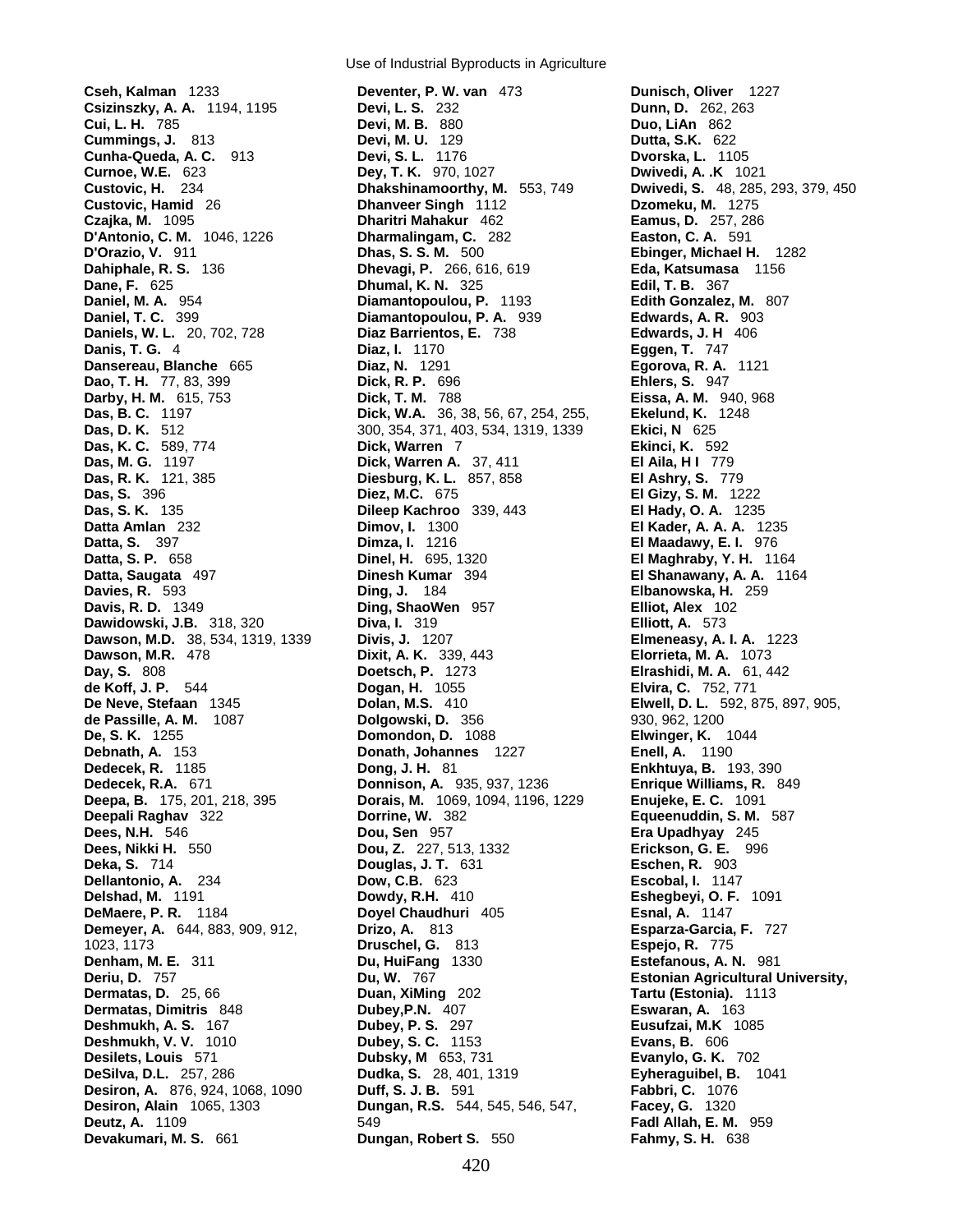**Fahrni, J. K.** 905 **Fryda, M. R.** 1213 **Ghale, G.** 951 **Fakorede, M. A. B.** 882 **Fu, B.-T.** 767 **Ghodrati, M.** 313 **Fang, Jianguo 463 Fang Min** 402 **Fuhrmann, J.J.** 381, 464 1323, 1324 **Farago, M.E.** 317 **Fujii, K.** 1085 **Gibczynska, M.** 380 **Farnir, F.** 1090 **Fujita, N.** 1158 **Gichangi, E. M.** 928 **Farooq, M.** 1020 **Fujitake, N.** 96 **Gilkes, R. J.** 1338 **Farran, T. B.** 996 **Fukaya, Takako** 1262 **Gingerich Jr., J.C.** 572 **Fauci, M.** 198 **Fukuda, Y.** 123 **Girio, F. M.** 723 **Favaro, J. C.** 871, 881 **Fukushima, M** 1070 **Glenn, J.** 703 **Favoretto, L.** 872 **Fung, M.** 1322 **Goddard, M.J.R.** 842 **Fawole, B. I.** 1061 **Furtini Neto, A. E.** 832 **Godwin Egein, M. I.** 1014 **Feagley, S. E.** 728 **Furukawa, Y** 792, 835, 1158, 1281 **Gogoi, B. B.** 993 **Feldkirchner, D. C.** 627 **Furukawa, Yuichiro** 806, 810 **Goktas, O.** 1342 **Feng, Hao** 202 **Fyfe, W. S.** 336, 397, 447, 497 **Goldemund, Herwig** 1351 **Feng, ShuLi** 219 **Fyles, J. W.** 562 **Golding, J.** 1271 **Feng, Y.** 404 **Gaballah I.** 68 **Golightly, D.** 524 **Feng, Yongju** 6 **Gad, M. M.** 1077 **Gong, QingHong** 485 **Feng, YongJun** 250, 363, 426 **Gadus, J.** 1018 **Gong, QinHong** 486 **Ferguson, J.** 513, 1071, 1256 **Gagnon, B.** 582, 664, 710, 725, **Gonzales, L. L.** 1219 **Ferguson, J. D.** 227 744, 760, 768, 1251 **Gonzalez, B.** 1337 **Ferguson, T. U.** 1315 **Gagnon, Serge** 665 **Gonzalez, C.** 1170 **Fermino, M. H.** 1289 **Gaind, S.** 431 **Gonzalez, D. 1004**<br>**Fernandes, D. M. 1037 Gal, M. 1071 Gonzalez, M. I. 997 Fernandes, D. M.** 1037 **Gal, M.** 1071 **Gonzalez, M. I.** 99<br> **Fernandes, F. M.** 796, 811, 823, **Gallant, C.E.** 960 **Gonzalez, P. 775 Gonzalez, P. 775 Fernandes, F. M.** 796, 811, 823, **Gallant, C.E.** 960<br>825 **Gallardo, F.** 675 825 **Gallardo, F.** 675 **Gonzalez, R. F.** 588, 1321 **Fernandez, A.** 1291 **Gallego, P.P.** 877 **Goodman, R. M.** 615, 716, 745 **Fernandez, I.J.** 726 **Gallichand, J** 642, 748, 765 **Gopal Pandey** 11<br>**Fernandez-Villagomez, G. 727 Galvao, E. R.** 607 **Górecka, H. 1166 Fernandez-Villagomez, G. 727 <b>Galvao, E. R.** 607 **Ferrero, S.** 949 **Ganea, R.** 1165 **Górecki, H.** 1166 **Ferreyra, E.R.** 1015 **Gangloff, W. J.** 313 **Gorman, J. M.** 237 **Ferris, J.** 627 **Gangwar, M.S.** 156, 519 **Gorzelak, A.** 1232 **Ferrouillet, C.** 879 **Gao, D.** 767 **Goss, M.** 720 **Ficior, D.** 1165 **Gao, E.** 184 **Goss, M. J.** 586, 769 **Fierro, A.** 597, 598, 603, 709, 735 **Garampalli, H. R.** 152 **Gosselin, A.** 648, 1069, 1146 **Finkelman, Robert B.** 85 **Garbisu, C** 1310 **Goto, I.** 794 **Fisher, L. S.** 20 **Garcia-Falcon, M. S.** 1202 **Goto, R.** 1037 **Fitz, W. J.** 234 **Garg, A.** 537 **Goto, S.** 419 **Foley, B. J.** 700 **Garg, R. N.** 512 **Gounder, R. K.** 873 **Fonseca, J. A. da** 581, 654 **Gariglio, N. F.** 1183, 1290 **Gowala, K.** 388 **Fontes, L. E. F.** 1243 **Gascho, G. J.** 780 **Gower, S. T.** 627 **Fontes, P. C. R.** 1313, 1350 **Gasco, L.** 949 **Goyal, Dinesh** 264 **Forge, T. A.** 635 **Gaskin, J.W.** 539 **Goyal, V.** 482 **Forsberg, Lovisa Stjernman** 633 **Gasser, M. O.** 662 **Graber, E.R.** 472 **Foshee, W. G., III** 1285 **Gast, M.** 490 **Grajkowski, J.** 1029, 1098 **Foster, B. L.** 1050 **Gatima, E.** 103 **Gravois, K. A.** 751 **Fouzder, S. K.** 902 **Gaudreau, L.** 1069 **Green, S.** 670 **Fowler, R.** 56 **Gaur, A. C.** 244, 314, 431 **Green, S.J.** 1246 **Fox, H.** 853 **Gauthier, F.** 697 **Greenlees, W.J.** 478 **Frank, K. D.** 74 **Gauthier, L.** 1146 **Gregorczyk, A.** 88, 134, 140, 284 **Franklin, Ralph** 308 **Gavali, R. S.** 325 **Grewal, H. S.** 983 **Fraser, B.** 1284 **Gayatri Verma** 347 **423 Gayatri Verma** 347 **423 Griffin, D. J.** 509 **Fraser, B. S.** 1174 **Gazze, Christopher** 854 **Fraser, D.** 1057 **Gehan, H. Y.** 815 **Griffin, T. S.** 561 **Frederickson, J.** 646 **Gelsomino, A.** 42 **Groenevelt, P H** 864 **Freeman, T. M.** 1283 **Gendebien, A. H.** 1349 **Groneman, J.** 508 **Fregonesi, J. A.** 1030 **Gendron, F.** 1225 **Grotz, U.** 1247 **French, P.** 1306 **George, Mary W.** 656, 713 **Gruber, S.** 1311

Author Index

**Faquin, V.** 832 **Fujihara, S.** 1167 **Ghuman, G. S.** 311, 422 **Fine, P.** 472 **Garampalli, R. H.** 334 **Goswami, A.** 526 Gauthier, Fabienne 665 **Greger, M.** 455 **Frey, F. A.** 397 **Gerth, A.** 608 **Gruber, V.** 234 **Frever, B.** 826, 827 **Gruber, O. Gruberger, O. Freyer, B.** 826, 827 **Ghadirpour, M. H.** 203 **Grunberger, O.** 1140 **Fritze, H.** 1080, 1111 **Ghaffar, A.** 1003 **Grunewald, H.** 234

**Fang, K.** 32 **Fuhrman, F.** 1190 **Ghosh, B. C.** 11, 49, 125, 154, 176, **Grewal, K. S.** 108, 147, 316, 346,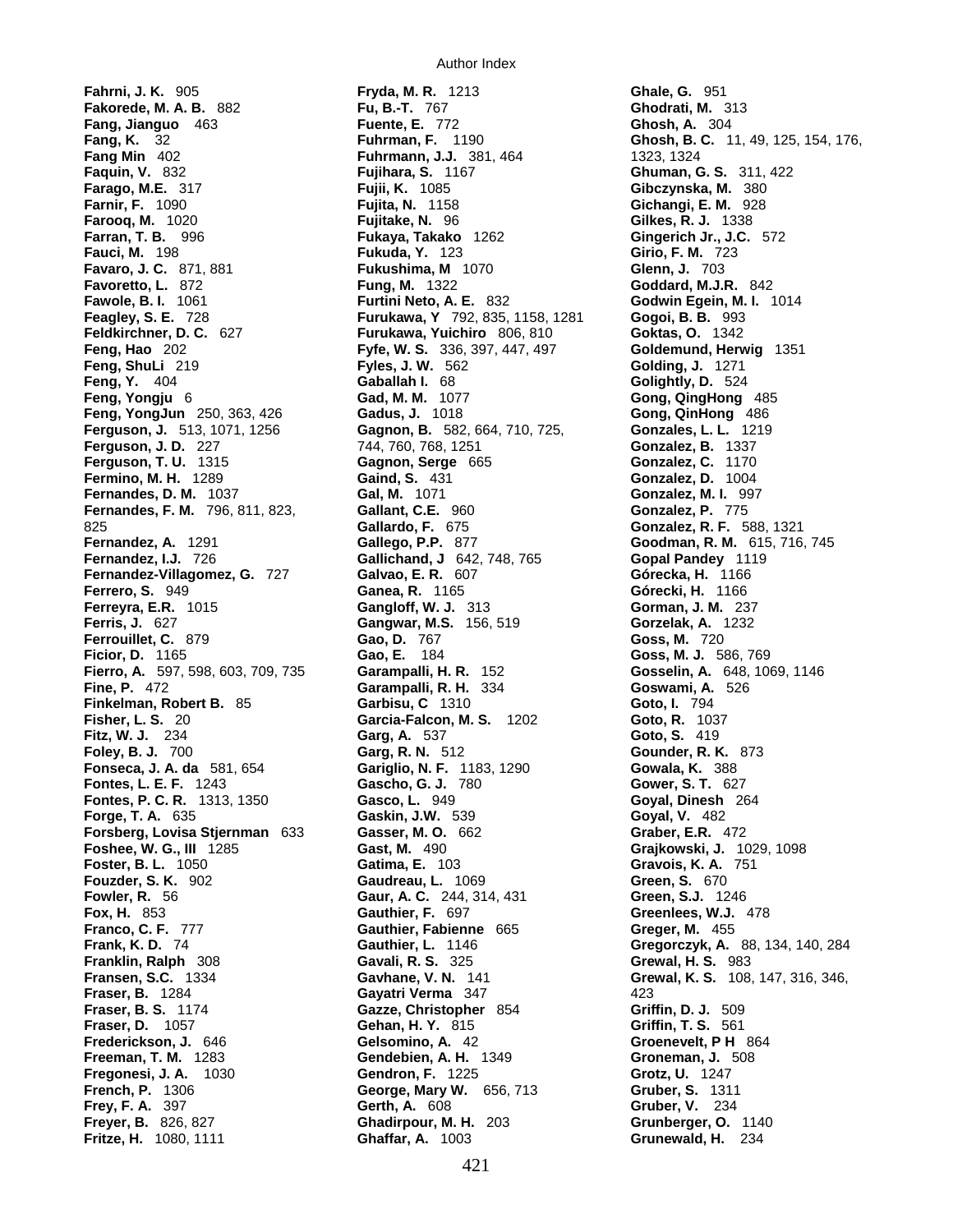**Grunthal, P E** 864 **Hashimoto, M.** 1214 **Hori, K.** 1097 **Guanira, Katia** 24 **Hashmi, F.** 294 **Horisawa, S.** 896 **Guarino, M.** 1076 **Hassan, F. R. H.** 948 **Horiuchi, Noriko** 1262 **Guastala, D.** 1185 **Haubensak, K. A.** 1046, 1226 **Horn, C.** 47 **Gucbilmez, E.** 328 **Havanagi, V. G.** 281 **Horne, Dave** 424 **Guest, C. A.** 60 **Hayashi, H.** 419 **Horvath, D. J.** 237 **Guiresse, M.** 1042 **Hayashi, Y.** 1017 **Gunduz, Orhan** 210 **Hayat, S.** 274 **Hou, XiaoLi** 219 **Guo, JingShui** 483 **Hayek, Z.** 1102 **Houbowicz, T.** 1253 **Guo, ShiRong** 694 **Hayes, J. M.** 397 **Howard, Ken W. F.** 210 **Gupta, A. K.** 271, 287, 379, 502 **Hayhoe, J. M.** 605 **Hu, R.** 404 **Gupta, D. K.** 48, 272, 285, 326, 400, **Haynes, R. J.** 29 **Hu, Z. Q.** 288 448, 450 **Hazra, G C** 781, 782 **Hu, ZhenQi** 90, 91, 249, 415 **Gupta, M. K.** 511 **Hazzan, K.** 1218 **Hua, Zeai** 848 **Gupta, R. K.** 456 **He, J.** 409 **Huang, G .F.** 958, 1168, 1280 **Gupta, S. C.** 495 **He, PinJing** 783 **Huang, Y.** 404 **Gupta, S. K.** 389, 421 **He, Yong** 914 **Huang, YuShan** 1079 **Gupta, U. C.** 495 **He, Z. L.** 442 **Huard, S.** 669, 705 **Gurumurthy, S. B.** 76 **Healey, J.R.** 599 **Huddleston, R. T.** 1304 **Gustavsson, B. A.** 1045 **Hébert, M.** 560 **Huh, M. R.** 766 **Gustin, F.** 47 **Hedley, Mike** 424 **Hussain, I.** 971 **Gutowska, A.** 1331 **Hedlund, K.** 903 **Hussain, M. Z.** 466 **Guzsvany, Mihaly** 1233 **Heidemaa, M.** 1113 **Hussain, S. I.** 1020 **Ha, B.H.** 329 **Heidrich, C.** 257 **Hussein, H. F.** 1221 **Ha, H. S.** 72, 211, 329 **Heiskanen, M. L.** 1208 **Huttl, R. F.** 362, 471, 490 **Ha, HoSung** 115, 247, 268 **Habib, A. M. A.** 976 **Hejcman, M.** 822 **Hwangbo, J.** 1038 **Hackett, G. A. R.** 591 **Hemlata Pant** 1119 **Hyun, HaeNam** 899, 1186 **Hadar, Y.** 1246 **Hendrick, R. D.** 751 **Ibarra, A** 1310 **Haefner, R. J.** 38 **Hendromono** 1047 **Ibrahim, A. A. M.** 1075 **Haering, K. C.** 728 **Henmi, T.** 1239 **Ibrahim, I. K. A.** 1075 **Hafida, Z.** 717 **Henry, R.** 960 **Ichikawa, A.** 1328 **Hafidi, M.** 911, 1042 **Herai, Y.** 1214 **Idei, T.** 1163 **Hagedorn, F.** 1254 **Herbert, S.J.** 655, 708 **Iftikhar Ahmad** 1130 **Haimi, J.** 1111 **Hergert, G. W.** 35, 74, 261 **Igual, J. M.** 903 **Hajra, J. N.** 117 **Herlin, A.** 1248 **Igwilo, N. H.** 1014 **Halassy, M.** 1102 **Herrmann, L.** 208 **Ikumi, Y.** 96 **Halepyati, A. S.** 186 **Heuberger, H.** 1247 **Ilmarinen, K.** 1245, 1299 **Hamersma, B.** 585 **Heß, J.** 827 **Ilyas, S.** 1155 **Hammermeister, A. M.** 273, 327 **Hiller, D. A.** 430 **Indiati, R.** 836 **Hammitt, Sarah Ann** 337 **Hiraka, M.** 963 **Indrea, D.** 1165 **Hamner, K** 689 **Hirunburana, N.** 208 **Inoue, Sadayuki** 1156 **Hamza, H. R.** 1261 **Hisamuddin** 126 **Inoue, Tsunehisa** 801 **Han, YounYol** 965 **Hlanze, D.** 29 **Inouhe, M.** 48, 272, 326 **Handoo, Z.** 338 **Hobbs, G.** 537 **Insam, H.** 1307 **Hangarge, D. S.** 131, 408 **Hobbs, P J** 647 **Inthasan, J.** 208 **Hannaford, J.** 853 **Hofman, G.** 614, 933, 1150, 1340, **Inubushi, K** 792, 835 **Hansen, H. K.** 1348 1344 **Inubushi, Kazuyuki** 806, 810 **Hansen, M N** 301 **Hofman, Georges** 1345 **Hao YueLi** 37, 38 **Hogan, J. S.** 885, 887 **Iossi, E.** 1272 **Haque, A.** 1103 **Hogbom, Lars** 1060 **Hardy, S. E.** 453 **Hogue, E.** 635 **Ishak, C. F.** 89 **Harit, R. C.** 157, 277, 466 **Holland, H.** 397 **Ishiguri, F.** 1163, 1239 **Harokopou, A. D.** 231 **Holloway, P. S.** 1143 **Ishtiaq Ch, M.** 917 **Hart, B.** 336, 397 **Homechin, M.** 872 **Ishtiaq, M.** 1035 **Hart, B. R.** 49, 82, 303, 387, 441, **Honda, Yoshifumi** 535 **Islam, M. M.** 1001 497 **Hong, C.O.** 238 **Islam, M. R.** 970 **Hart, Brian** 447 **Hong, ChangOh** 52 **Islam, M. T.** 970 **Hartikainen, H.** 803 **Hong, J. H.** 875, 897, 930, 962, **Ismail, A. E.** 1230 **Hartley, M. J.** 1286 1200 **Isoi, Toshiyuki** 1262 **Hartley, W.** 820 **Hong, SaeJin** 985 **Itoh, T.** 1163 **Haruta, T.** 956 **Honna, T.** 499 **Iwabuchi, Kazunori** 535 **Harvey, N.** 1332 **Hooda, P. S.** 30 **Iwanaga, M.** 932

Use of Industrial Byproducts in Agriculture

**Gupta, Pramila** 228 **He, ChaoXing** 1049, 1171 **Huang, G.** 252 **Heinonen Tanski, H. 1208<br>Heiskanen, M. L. 1208 Hashimoto, K.** 1167 **Hopkins, D. W.** 1205 **Iwasaka, Y.** 922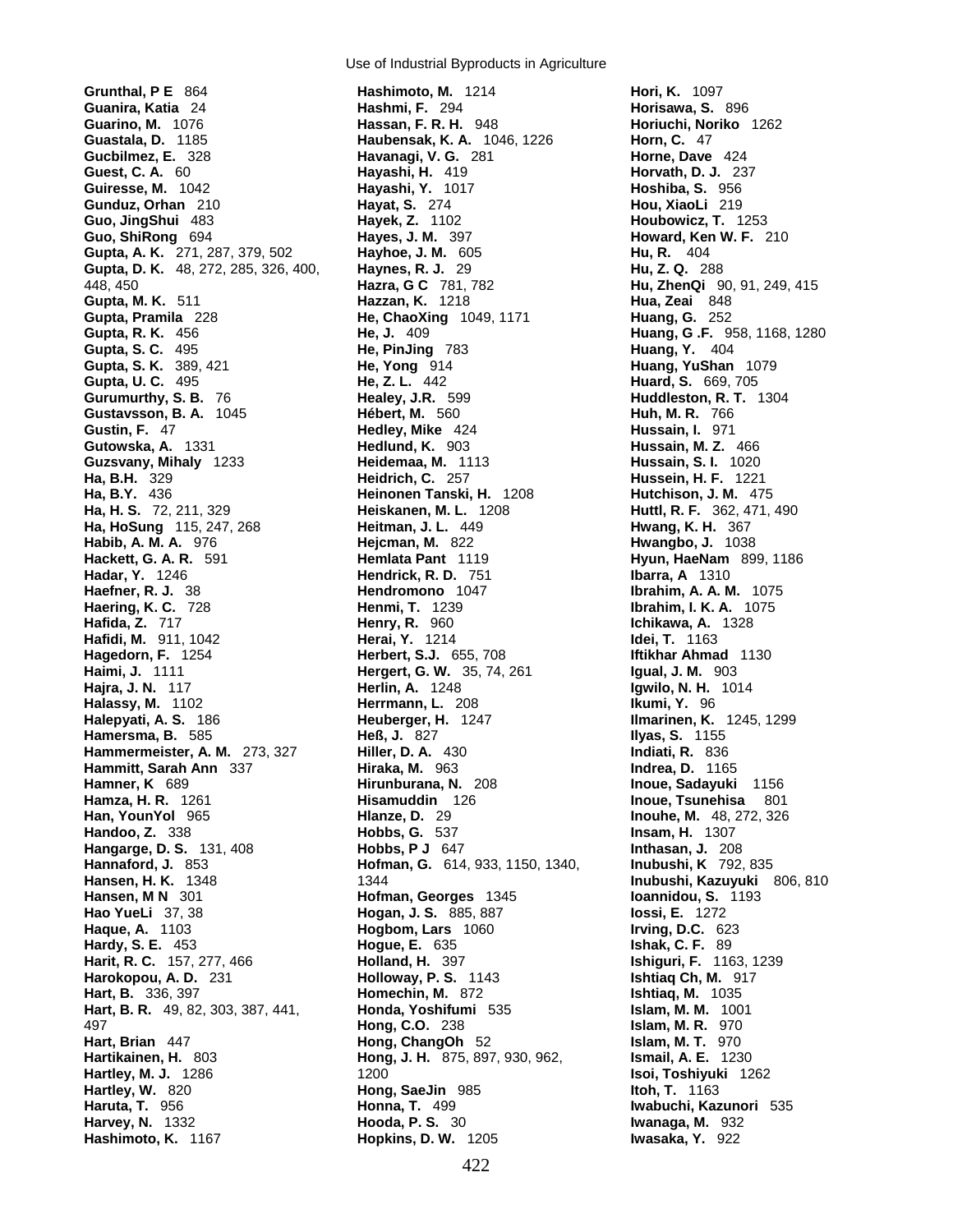**Iyer, R.S.** 425 **Jung, MinWoong** 1266 **Kenimer, A. L.** 3, 240 **Jabin, S.** 151 **Jung, S.H.** 901 **Keramidas, V.Z.** 12, 260 **Jackson, B. P.** 470, 474, 475, 493 **Kabir, S.M.** 786, 800, 818 **Kermarrec, C.** 1169 **Jackson, Brian P. 27 <b>Kachman, S. D. 261 Jackson, Brian Philip** 494 **Kaczor, A** 961, 1101, 1145, 1288 **Kessans, S. A.** 938 **Jackson, R. D.** 1151 **Kaemmerer, M.** 1042 **Khajanchi Lal** 416 **Jacobsen, S. B.** 397 **Kakiuchi, J.** 1017 **Khalaj, H.** 595 **Jadhav, G. S.** 136 **Kalberer, P.** 1128 **Khan, A.A.** 243, 245, 319, 322, **Jagadeesan, H.** 10 **Kalberer, P. P.** 1129 1136 **Jagdish Prasad** 1112 **Kalembasa, D.** 1209, 1297 **Khan, A. R.** 1160 **Jain, M. C.** 277, 466 1114 **Khan, H. R.** 790 **Jalal ud Din Baloch** 975 **Kalra, N.** 267 **Khan, J.A.** 151 **Jalotjot, H.C. Jr** 1093 **Kalyan Singh** 1326 **Khan, M.A.H.** 870, 1159, 1161 **Jamaluddin** 457 **Kampf, T. N.** 1289 **Khan, M. H. R.** 786, 800 **James, R. V.** 615, 663 **Kampuss, K.** 1115 **Khan, M. R.** 203, 223, 226 **Jamil, M.** 975 **Kanakarani, M.S.P.** 621 **Khan, M. W.** 315 **Jang, Y.C.** 543 **Kanazirska, V.** 1300 **Khan, Md.H.R.** 818 **Jangir, R. K.** 159 **Kanbe, Y.** 1070 **Khan, N. A.** 444 **Janki Kandhari** 1009, 1043, 1135 **Kandemir, D.** 973 **Janssens, K.** 94, 382 **Kandula, Venkanna** 345 **Khan, S. A.** 150, 466 **Jansson, G.** 567 **Kang HagMo** 1258 **Khan, S. M.** 1261 **Jastrow, J. D.** 378 **Kang, JingTao** 249 **Khandkar, U.R.** 156 **Jat, S. L.** 159 **Kang, Y.G.** 211 **Kang, Y.G. 211 Khandker, S. 1103**<br> **Jauberthie, R. 434 Kaniraj, S. R. 281 Khasa, D. P. 1322 Jauberthie, R.** 434 **Kaniraj, S. R.** 281 **Khasa, D. P.** 1322 **Jaya Dwivedi** 150 **Kanjilal, S.** 253 **Khodke, U M** 503 **Jayanthi, D.** 174, 269 **Kano, M.** 1328 **Khokhar, K. M.** 1020 **Jayasinghe, G.Y.** 53, 106, 521 **Kar, S.** 144 **Khouma, M.** 1032 **Jeeva, S.** 500 **Karabhantanal, S. S.** 612 **Khungar, S. C.** 190 **Jeng, FuTien** 1212 **Karanja, N. K.** 928 **Kiekens, L.** 1181 **Jensen, H S** 301 **Karanjikar, P. N.** 141 **Jensen, P. W.** 508 **Karcher, D.E.** 842 **Kikuchi, Ryunosuke** 19 **Jensen, R.R.** 197, 491, 496 **Kareemulla, K.** 135 **Killham, K.** 103, 761 **Jensen, Ryan R.** 479 **Karmakar, S.** 1323, 1324 **Kilpatrick, M.** 1126 **Jeyabal, A.** 517 **Karp, K.** 1019, 1118 **Kim, C. H.** 766 **Jha, A. K.** 150 **Karpagavalli, S.** 358 **Kim, G. Y.** 766 **Jha, B.** 121 **Karwaczynska, U.** 388 **Kim, HakKi** 985 **Jha, M. N.** 511 **Kashambuzi, J.** 1063 **Kim, HongYul** 865 **Jha, S.K.** 373, 374, 451 **Kashi, A. K.** 1191 **Kim Hyun** 1258 **Ji, JingJing** 249 **Kashmanian, R.M.** 38, 534, 1319, **Jiang, Hua** 481 1339 **Kim, J. H.** 1038 **Jiang, LiNa** 219 **Kashyap, M. K.** 65, 233, 456 **Kim, JungEn** 865 **Jiang, R. F.** 1, 71 **Kastner, J.R.** 539 **Kim, K.W.** 489 **Jiang RongFeng** 402 **Kasuga, A.** 1167 **Kim, K. Y.** 1099 **Jiotode, D. J.** 1010 **Kato, H.** 1328 **Kim KangJoo** 587 **Jitendra Singh** 389 **Kato, N.** 1081 **Kim, KiuWeon** 965 **Jo, YoungMin** 520 **Kauffman, Michael D.** 1006 **Kim, M. C.** 952 **Johnson, D. E.** 929 **Kaur, Tanu** 290 **Kim, MoonChul** 899, 1186 **Johnson, P.N.T.** 988 **Kavindra Jain** 389 437 **Johnson, PNT** 1314 **Kawabe, T.** 1328 **Kim, Pil Joo** 805, 1333 **Johnson, R** 647 **Kawachi, S.** 945 **Kim, PilJoo** 52, 115, 247, 268 **Johnston, C. D.** 57 **Kawahara, H.** 1198 **Kim, S.** 330 **Johnston, C. T.** 60 **Keefer, R. F.** 237 **Kim, T. G.** 952 **Jokinen, H.K.** 1080 **Keefer, Robert F** 206, 311, 369 **Kim, Y.I.** 901 **Jones, D.L.** 599 **Keener, H. M.** 300, 592, 875, 897, **Kim, Y.W.** 489 **Jones, F. S.** 354 905, 930, 962, 1054, 1152, 1200 **Kim, YoungDo** 105<br> **Jones, R. L. 33 Keeping, M. G.** 164, 459 **Kimambo, A. E.** 11 **Jordan, M.** 608, 1327, 1337 **Keiski, R.L.** 576, 643 **Kimpinski, J.** 960 **Joseph, P. A.** 1012 **Kelley, T.R.** 1072 **Kincaid, P.** 1050 **Joshi, H. C.** 109, 277, 466, 467, 658 **Kelly, M** 844 **King, J. J.** 60 **Joshi, P.K.** 563 **Kene, D. R.** 167 **Kirchmann, H** 689, 763

**Ka, KangHyeon** 942 **Kalembasa, S.** 92, 341, 342, 355, **Khan, B.** 319 **Kansal, B. D.** 528 **Khorsheduzzaman, A. K. M.** 970 **Kaushik, R.** 109 **Kim, P. J.** 72, 238, 329, 330, 436, **Jones, R. L.** 33 **Keeping, M. G.** 164, 459 **Kimambo, A. E.** 1138 **Jung, H. G.** 766 **Kenimer, A.** 239 **Kiruba, S.** 500

**Khan, I.A.** 1035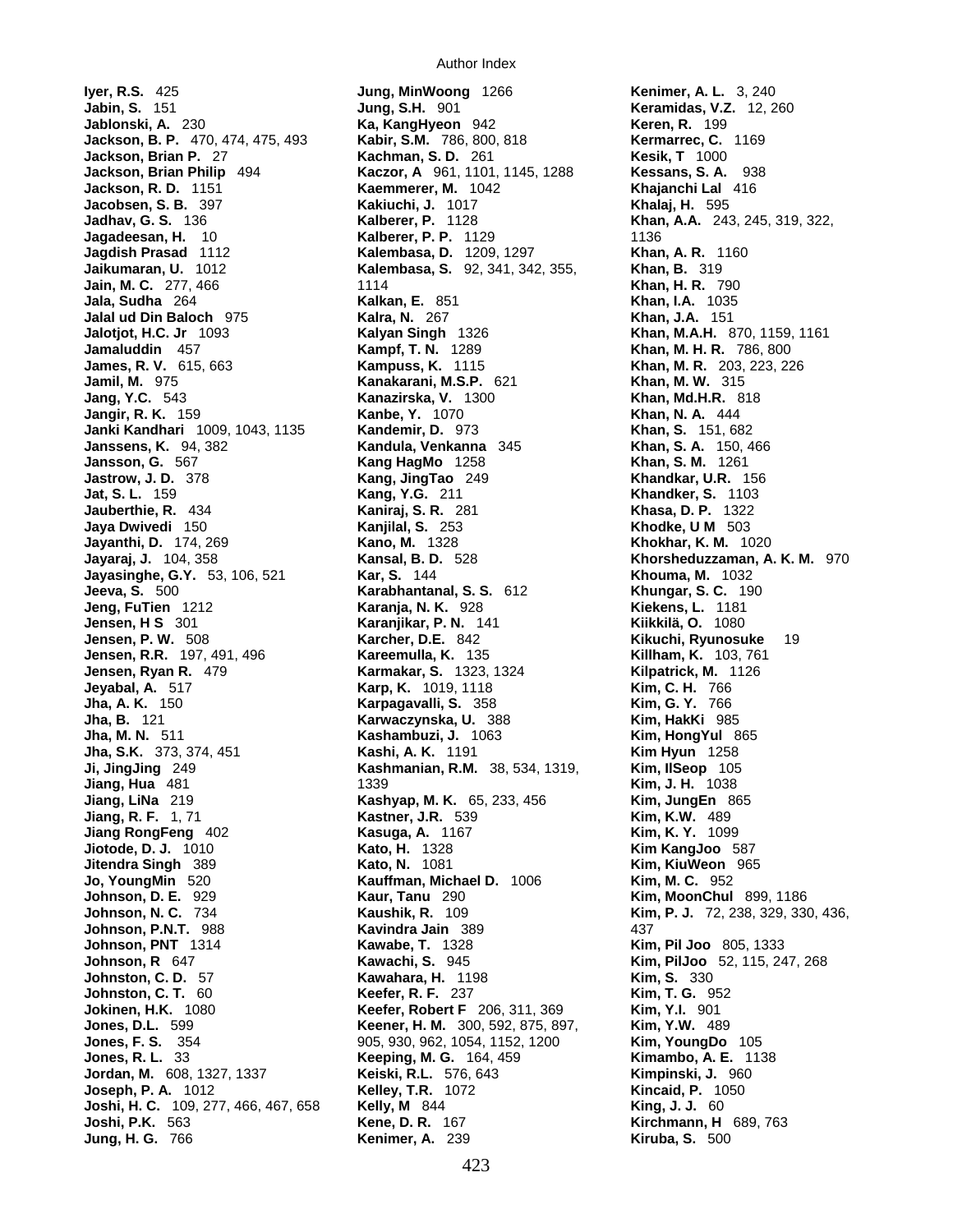**Kisic, Ivica** 26 **Kumar, Vipin** 228 **Lee, HaeGil** 955 **Korcak, R. F.** 61, 534 **Kothari, R.M.** 18, 276 **Lasaridi, K. E.** 575 **Kovacik, P.** 221 **Lau, A.** 1174

Use of Industrial Byproducts in Agriculture

**Kisku, G.C.** 2 **Kumari, J. U.** 335 **Lee HyoHo** 1084 **Kissel, D. E.** 1149 **Kumawat, B. L.** 445 **Lee, Hyup** 268 **Kitou, M.** 53 **Kumpiene, J.** 477 **Lee, In Bog** 1333 **Kiyomizu, Y.** 1167 **Kunieda, E.** 1074 **Lee, J. E.** 952 **Kiziloglu, Fatih M.** 165 **Kunjithapatham, J.** 617 **Lee, J. I.** 1038 **Klassen, W.** 222, 338, 487 **Kunzler, C.** 724 **Lee, JongKab** 1211 **Klassen, Waldemar** 344 **Kuokkanen, T.** 580, 678 **Lee, JongSuk** 998 **Klingman, M.** 300 **Kuppuswamy, G.** 986 **Lee, K. D.** 461 **Klopfenstein, T. J.** 996 **Kusalkar, D. V.** 141 **Lee, KyungDong** 247 **Kluitenberg, G. J.** 449 **Kwak, W.S.** 901 **Lee, S.K.** 409 **Ko, H. J.** 1099 **Kwasna, H.** 906, 999, 1089, 1260 **Lee SangHyun** 1258 **Kyarisiima, C.C.** 1025, 1292, 1293 **Köchl, A.** 826, 827 **Labafi H. A., M. R.** 595 **Lee, SeulBi** 52 **Kochnev, N. K.** 516 **Lacko Bartosova, M.** 1018 **Lee, SungCheol** 899, 1186 **Kochuthresiamma Joseph** 1234 **Lafond, J.** 565, 664, 1317 **Lee, SuYeon** 955 **Kodashima, R.** 963 **Lagace, Pascale** 652 **Lee, W. J.** 32 **Koehn, Charlyn A.** 759 **Lagace, R.** 662 **Lee, Y. B.** 72, 211, 238, 329, 330, **Koff, J. P. de** 549 **Lagerkvist, A.** 477 354, 436, 437 **Kohroki, K.** 1258 **Laharia, G. S.** 348 **Lee, Y. M.** 766 **Kolker, Allan** 85 **Lai, K. M.** 235 **Lee, Yong-Woong** 377 **Kolstrup, C.** 884 **Laila, K. M. A.** 815 **Lee, YongBok** 52, 115, 247, 268 **Kondagari, S.** 47 **Laitat, M.** 876, 1068, 1090 **Legendre, B. L.** 751 **Kondo, F.** 123 **Laitat, Martine** 1065, 1303 **Lei, M.** 767 Lakhanpal, T. N. 994 **LeJeune, Jeffrey T.** 1006 **Koo, B. J.** 217 **Lakpale, R.** 982 **Lekeux, P.** 1067 **Kopecky, M.J.** 1110 **Lal, J. K.** 275 **Lemos, L. T.** 913 **Korndorfer, G. H.** 780, 799, 809, **Lalande, R.** 609, 664, 710, 744, 760 **Lepp, N. W.** 820 816, 829 **Landa, J.** 191 **Levasseur, P.** 1215 **Korsunova, Ts D. Ts** 898 **Landi, L.** 42, 84 **Levin, L.** 966 **Korwar, G. R.** 345, 398 **Landreth, J.W.** 842 **Levis, Cathy** 652 **Kost, D.** 56, 67, 255, 300, 403 **Lang, J. M.** 33 **Levonmaki, M.** 803 **Kost, D.A.** 36 **Lanthier, M.** 1336 **Levy, G.J.** 472 **Kostov, O.** 927 **Laos, F.** 931 **Lewis, J. G.** 606 **Kothandaraman, R.** 1234 **Larney, F.J.** 891, 892, 1184, 1252 **Lhouvum, G.** 44<br>**Kothari, R.M.** 18, 276 **Lasaridi, K. E. 575 Li, ChunXi** 219 **Kouno, K.** 1214 **Lastra, B.** 877 **Li, F.** 404 **Kourgia, M. G.** 4 **Laswai, G. H.** 1138 **Li, F. B.** 1168 **Koyama, F.** 1206 **Laugale, V.** 1274 **Li, Fen** 426 **Kralik, I.** 1204 **Laven, R.A.** 847 **Li, GuoXue** 481 **Krishnamoorthy, R.** 986 **Laverdiere, M. R.** 662, 683, 685 **Li, GuoZhen** 485, 486 **Kristufek, V.** 1207 **Law, D.M.** 1305 **Li, H. W.** 32 **Kristula, M. A.** 1332 **Lawrie, R.** 458 **Li, HongLian** 1201 **Kruger, E. L.** 627 **Lawson, C. S.** 903 **Li, Lianqing** 484 **Krzewinska, D.** 1039 **Lcdpez Picleiro, A.** 740 **Li, Q. S.** 302 **Krzyzanowski, A.A.** 872 **Leader, K** 845, 846 **Li, QianSheng** 694 **Kuba, T.** 1307 **Leader, Kris M.** 863 **Li, S.** 384 **Kubotera, H.** 196 **Leal, R .M.** 777 **Li, ShengLi** 1343 **Kuczynska, L.** 391 **Lean, D. R. S.** 746 **Li ShengRong** 336 Leclerc, Jacques 571 **Li, ShiJu** 916 **Kuikman, P.J.** 645 **Ledgard, S.** 937, 1236 **Li, ShiJun** 694 **Kukier, U.** 23, 112, 545 **Ledin, Stig** 633 **Li, X. L.** 288 **Kulakow, P. A.** 449 **Lee, B.** 545 **Li, XianRi** 105 **Kulasegarampillai, M.** 935 **Lee, B. D.** 544, 549 **Li, Y.** 75, 338 **Kulikova, N. N.** 516 **Lee, BongHun** 942 **Li, Y. C.** 222, 302 **Kulkarni, H. D.** 587 **Lee, C. H.** 72, 238, 329, 330, 436, **Li, Y. J.** 13 **Kulkarni, V. K.** 132, 133 437 **Li, YaDong** 916, 957, 995 **Kumar, A.** 43, 229 **Lee, C. R.** 453 **Li, Yuncong** 16, 344, 365 **Kumar, Anil** 182 **Lee ChangHeon** 1258 **Li, Zhongmin** 463 **Kumar, B.** 229 **Lee, ChangHoon** 52, 268 **Lian, Fei** 862 **Kumar, D.** 510 **Lee, ChingHwa** 1212 **Liang, ShuLe** 1263 **Lee, D.K.** 636 **Liang, XingLong** 950 **Kumar, K. V.** 353 **Lee, H.** 211, 238, 329, 330, 436, 437 **Liard, Alain** 571 **Kumar, S.** 109, 659 **Lee, H.H.** 489 **Lichtfouse, Eric** 551, 552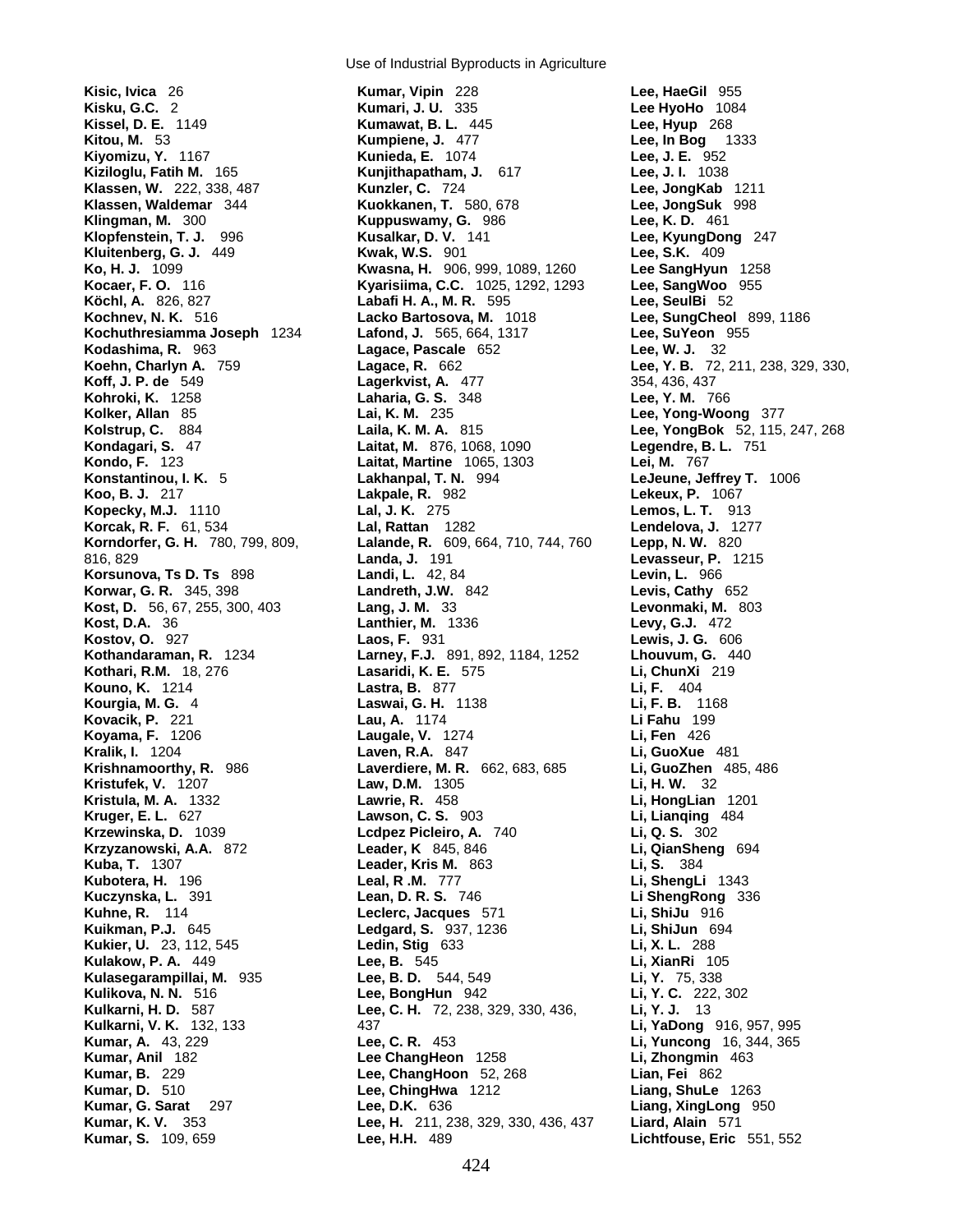**Liiri, M.** 1111, 1245, 1299 **Macyk, Terry M.** 676 **Martin Olmedo, P.** 645 **Line, M. A.** 718 **Magaji, M. D.** 1051, 1052 **Longhurst, B.** 937 **Mamata Mishra** 298, 299 **Lopez, R.** 743 **Manchanda, J. S.** 528 **Luonsi, A. 277 <b>Marano, R. P.** 871<br> **Lussiana, C.** 949 **Marche, T.** 695, 1320 **Lynch, J.M.** 927 **Margeta, V.** 1204

Author Index

**Lim, JaeWook** 955 **Madden, V. L.** 1050 **Martinez, Y.** 620 **Lima, Valmiqui Costa** 1227 **Madeira, M.** 1022 **Martins Filho, S.** 828 **Lin, Chin-Ching** 566 **Madejon, E.** 579, 690, 715, 743<br>**Lin, L. F.** 32 **Madejon, Engracia** 559 **Lin, L. F.** 32 **Madejon, Engracia** 559 **Martins, M. R.** 816 **Lin, M.** 32 **Madhu Kulshreshtha** 315 **Maruo, N.** 1281 **Lin, YuWen** 1269 **Madhu Sinha** 162 **Marx, D. B.** 35, 74 **Lindemann, W.C.** 910, 1172 **Madrid, L.** 738 **Masciandaro, G.** 732 **Lindenthal, T.** 826 **Maeda, K.** 1137 **Masilamani, P.** 282 **Lindenthal, Th.** 827 **Maeda, T.** 1085 **Maskalaniec, T** 1000 **Lindner, A. S.** 370 **Mafu, N. C.** 904 **Masto, R.E.** 373 **Litvany, M.** 926 **Magnusson, M.** 884 **Masuno, K.** 1053 **Liu, B.** 767 **Mahanta, Bornali** 991 **Matano, O.** 1142 **Liu, ChunYing** 225 **Mahapatra, S. C.** 173, 251, 396, **Materechera, S.A.** 1287 **Liu, HuiZhi** 1201 452, 584 **Mathan, K. K.** 174, 269 **Liu, QingChao** 1263 **Maheshwari, V.L.** 276 **Matheke, G. E. M.** 1143 **Liu, QingHua** 1263 **Mahmood, S. M.** 974 **Mathew, J.** 1234 **Liu, TsangShen** 1269 **Mahmood, T.** 573 **Mathis, J.** 239 **Liu, XiMin** 250, 426 **Majoris, Tibor** 1233 **Mathis, J. G.** 3, 240 **Liu, Yuan** 862 **Majumdar, Kaushik** 185 **Matin, Md.A.** 1092 **Liu, Zhijun** 463 **Majumdar, S. P.** 445 **Matli Srinivaschari** 553 **Livesey, C.T.** 847 **Makela Kurtto, R.** 628 **Matlova, L.** 1105 **Lizieire, R. S.** 1238 **Makishima, N.** 1278 **Matsevetskaya, N. M.** 668 **Maksimovic, S.** 432 **Matsi, T.** 12, 260<br>**Malafaia, P.** 1238 **Matsumoto, S.** 9 **Logan, B.** 1322 **Malafaia, P.** 1238 **Matsumoto, S.** 9, 417, 460, 963 **Login, A** 170 **Malakar, P. K.** 902 **Matsuoka, Y.** 896 **Lone, I. A.** 984 531 **Matte, J.** 649 **Lone, P. M.** 296 **Mali, C. V.** 351, 531 **Mattox, J.M.** 197, 491, 496 **Long, C. de** 419 **Malik, Anushree** 21 **Mattox, Joy M.** 479 **Lopez, M. V.** 966 **Manceau, Alain** 784 **Maurenc, L.** 1105 **Lopez, Rafael** 559 **Mandal, Biswapati** 781 **Maurya, B R** 1112 **Louime, C.** 1275 **Mandal, U. K.** 398 **Mazorek, M.** 826, 827 **Lourenco, R. S.** 1116 **Mandal, Uttam Kumar** 345 **Mazzarino, M.J.** 931 **Lovgren, L.** 567 **Mani Ram** 445 **Mbaherekire, B.J.** 1063 **Lowe, D. E.** 1199 **Manish Kapoor** 983 **McAllister, T. A.** 892, 1184 **Lteif, A.** 686 **Manisha Basu** 173, 251, 396, 452 **McCallister, D. L.** 35, 74, 261 **Lu, K.** 32 **Maniutiu, D.** 1165 **McCarty, G.W.** 309, 310, 420 **Lu, ShengGao** 145 **Manivannan, K.** 163 **McCoy, E.L.** 548 **Luik, A.** 1113 **Manjhi, R. B.** 65 **McCune, D. C.** 31 **Lumis, G. P.** 1341 **Manoharan, V.** 286, 374, 458 **McDonough, W. F.** 397 **Lumis, Glen P.** 762 **Manosalva, V.** 997 **McDowell, R.W.** 192, 194, 1352 **Lundin, L.** 1190 **Mansfeldt, T.** 594 **McElroy, J.S.** 842 **Lundkvist, H.** 1033 **Manz, M.** 114 **McFadzean, R.** 761 **Luo, J.** 935, 937, 1236 **Mapfumo, E.** 414 **McLaurin, W.J.** 539 **Luo, S. M.** 785 **Mapfumo, P.** 915, 1048, 1178 **McMahon, V.** 537 **Lussiana, C.** 949 **Marche, T.** 695, 1320 **Medici, L.** 54, 94, 382, 532 **Lyngstad, I.** 600 **Marimuthu, T.** 358 **Medrado, M. J. S.** 1116 **Lytle, J.M.** 523 **Marin, S.M.J.** 860 **Meetu Gupta** 143 **Ma, G.** 427 **Mario Pinto, Q.** 849 **Meguro, S.** 945 **Ma, L.Q.** 639, 640, 1104, 1141 **Mariscal, I.** 775 **Mehra, A.** 317 **Ma, Lena Q** 24 **Markovic, M.** 234 **Mehta, S. C.** 108, 147 **Ma, M.** 785 **Marmo, L.** 1349 **Mehta, U. C.** 385, 476 **Ma, X.** 184 **Marouelli, W. A.** 1257 **Meininger, R.** 534 **Maathuis, F. J. M.** 285 **Marques, A. da S. J.** 1124 **Melali, A. R.** 778 **Machrafi, Y.** 739 **Marques, P.** 1022 **Meller, E.** 50, 380 **Macken, C. N.** 996 **Marques, S.** 723 **Melo, Z. L. de O.** 1124 **Macleod, J.A.** 960 **Marsh, C.** 847 **Melvin, S.W.** 478 **Macyk, T. M.** 677 **Martin, M. Z.** 20 **Mench, M.** 42, 84, 821

**Martinez, L.** 1147 **Logue, D N** 844 **Malewar, G. U.** 122, 292, 312, 351, **Matte, D. B.** 146, 161, 167, 265, 469 **MacNaeidhe, F.S.** 791 **Martens, D. C.** 442 **Menard, C.** 1069, 1094, 1196, 1229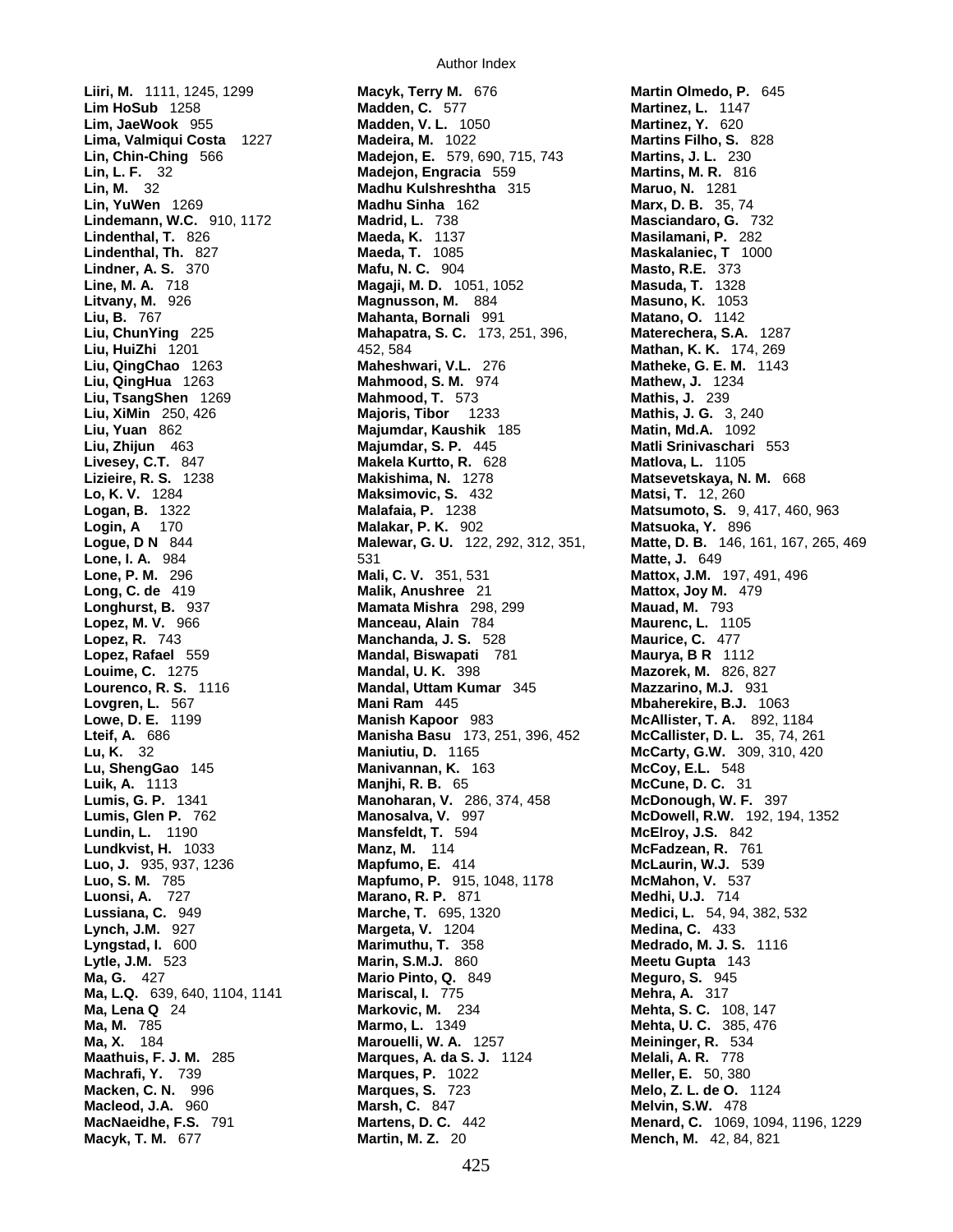**Mench, Michel J.** 784 **Mojumder, A. B.** 135 **Mynkowiak, W.** 318 **Merino, A.** 877, 1291 **Mongia, A. D.** 416<br>**Merka, W.C.** 712 **Montalvan, R.Metcalf, J.A.** 847 **Monteith, J.O.Meyer, G.** 362 **Moody, P. W.Michel, F.C. Jr.** 1152, 1246 **Moresoli, C. 722**<br>**Michel Jr., F.C.** 300, 1054 **Morita, S.Miller, D. M.** 1319 **Mortimer, S. R.** 903 **Miller, G. L.** 843 **Mossas, G. J.Miller, J.J.** 891, 892, 1031, 1184, **Moura, W. F.Mittra, B. N.** 125, 154, 176, 1323, **Murali, S.** 68, 407 **Mohammedein, A. A. M.**

Use of Industrial Byproducts in Agriculture

**Mendki, P.S.** 276 **Möller, H B** 301 705, 741 **Menegol, O.** 671 **Monaci, E.** 1005 **Na, HoonChan** 1266 **Meng, FanQiao** 481 **Monaci, Elga** 907 **Nabakumar Mahata** 1255 **Meng, Xiaoguang** 848 **Mondal, S. S.** 153 **Nabi, Ghulam** 1011 **Mentink, R.L.** 860 **Mondol, A. T. M. A. I.** 1002 **Naeth, M. A.** 273, 327 **Merrington, G.** 577 **Monte, M.C.** 772 **Nagar, G. L.** 159 **Mewis, I.** 356 **Montoia, Valdinez Ribeiro** 1227 **Nagatomo, M.** 1074 **Meyer, J. H.** 29, 164, 459 **Moon, B. C.** 952 **Nahm, K. H.** 51, 100 **Meyer, K.** 1307 **Moon, D. H.** 25, 66 **Naidu, P. H.** 936 **Meyer, Roland D.** 869 **Moos, Lawrence** 24 **Nair, P. V.** 1012 **Meyers, N.L.** 1110 **Mora, M.L.** 675 **Naito, S.** 123 **Mhango, J.** 977 **Morard, M.** 1177 **Nakatani, H.** 1328 **Michalak, I.** 1166 **Morard, P.** 1041, 1042, 1177 **Nakazawa, T.** 1167 **Michanek, P.** 1248 **Morel, J. L.** 742 **Nalbantoglu, Z.** 86, 328 **Moreno, J.** 1073 **Nam, HyoHoon** 965<br>**Moresoli, C.** 722 **Nannipieri, P.** 42, 84 **Michel Jr., F.C.** 300, 1054 **Morita, S.** 956 **Narayanasamy, P.** 41 **Mijangos, I** 1310 **Morocko, I.** 1274 **Nardi, E.** 704, 729 **Mikiciuk, G.** 1029, 1098 **Morris, L A** 712 **Nascimento, R. P.** 723 **Miller, B.** 900 **Morris, R. M.** 646 **Nasir, N.** 990 **Miller, G. L.** 843 **Mosas, G. J.** 936 **Natale, W.** 776, 802, 823, 824 1252 **Mozaffari, M.** 59, 95 **Navarotto, P.** 1076 **Miller, Raymond O.** 1282 **Mtakwa, P.** 1138 **Naveen Kalra** 157, 270, 277, 465, **Miller, W.P.** 23, 28, 40, 89, 112, **Mtamakaya, J. D.** 1138 466 401, 470, 474, 493, 1319 **Mtambanengwe, F.** 915, 1048, **Naveen Saviour** 168 **Miller, William P.** 15 1178 **Nayak, S. C.** 80 **Mills, Gary L.** 101 **Mu, H.** 673 **Neelamegam, R.** 1062 **Min, W.** 330 **Mucha, T.** 356 **Negm, M. A.** 1223 **Minami, K.** 1064 **Mueller, K.** 556, 564 **Negro, C.** 772 **Mini, K.** 574 **Mueller, Klaus** 557 **Neilsen, D.** 635 **Minz, D.** 1246 **Muhammad Irshad** 499 **Neilsen, G.** 635 **Mishra, Ashish** 340 **Muhammad, S.** 1051, 1052 **Nelson Jr., Sid** 7 **Mishra B.** 68, 275 **Muir, M.A.** 458 **Nelson, S.** 254 **Mishra, B. P.** 500 **Mukhtar, S.** 3, 239, 240 **Nemati, M.R.** 748 **Mishra, C.R.** 68 **Mulchi, C. L.** 44 **Nemati, Mohammad-Reza** 630 **Mishra, G. C.** 80 **Mulla, S. R.** 343 **Nemati, MR** 765 **Mishra, P. C.** 462 **Munir, M.** 975 **Neog, P. P.** 992, 993 **Mishra, P. K.** 385, 476 **Muniz, J. A.** 832 **Neri, U.** 836 **Mishra, S.** 48, 285, 293, 450 **Munn, D.** 542 **Nescier, I.** 1183 **Mishra, Yogeshwar** 340 **Munn, D.A.** 533 **Nesi, C. N.** 581 **Misra, A.** 47 **Munn, David A.** 833 **Neuhauser, E. F.** 31 **Munoz, O.** 608 **Neuschutz, C.** 455<br>**Munoz, S. C.** 1015 **Neve, S. de** 614, 93 **Mitsuno, M.** 336 **Murakami, K. 794 1344**<br>**Mittra, B. N.** 125, 154, 176, 1323, **Murali, S.** 68, 407 **139 139 Newman, C.M.** 699 1324 **Murillo, J. M.** 715 **Newman, S.** 1271 **Miura, T.** 896 **Murkowski, A.** 522 **Ngongo, P. M. K.** 1134 **Miyatake, Fumihito** 535 **Murray, B.R.** 257, 286 **Nicholson, K. S.** 1107 **Mkonda, A.** 978 **Murray, D. J.** 1126 **Nicks, B.** 876, 924, 1067, 1068, **Mlynkowiak, W.** 320 **Murray, F.** 542 1090, 1276 **Mng'omba, S. A.** 977 **Murray, L.** 910, 1172 **Nicks, Baudouin** 1065, 1303 **Mnkeni, P. N. S.** 904, 1032, 1181 **Murray, R.** 397 **Niday, M. G.** 508 **Mocquot, Bernard** 784 **Murthy, R. C.** 389, 421 **Niedzwiecki, E.** 361 **Mohandas, S.** 789 **Mutumba, G.M.** 1063 **Nikhil, K.** 295 **Mohapatra, S.** 613 **Muyima, N. Y. O.** 904, 1181 **Nikolaeva, Svetlana** 861 **Mohd Naeem** 294 **Mwinyihija, M.** 103 **Nishibata, Yoshimaru** 801 **Mohini Saxena** 138 **Mylona, E.** 231 **Nishida, M.** 1081

**Mendarte, S** 1310 **Mokrzecka, E.** 943, 944, 1016 **N' Dayegamiye, A.** 632, 669, 684, **Magaoka, T.** 1214<br>**Nagar, B. B.** 958, 1280 **Mitchell, C. C.** 894 **Munoz, S. C.** 1015 **Neve, S. de** 614, 933, 1150, 1340,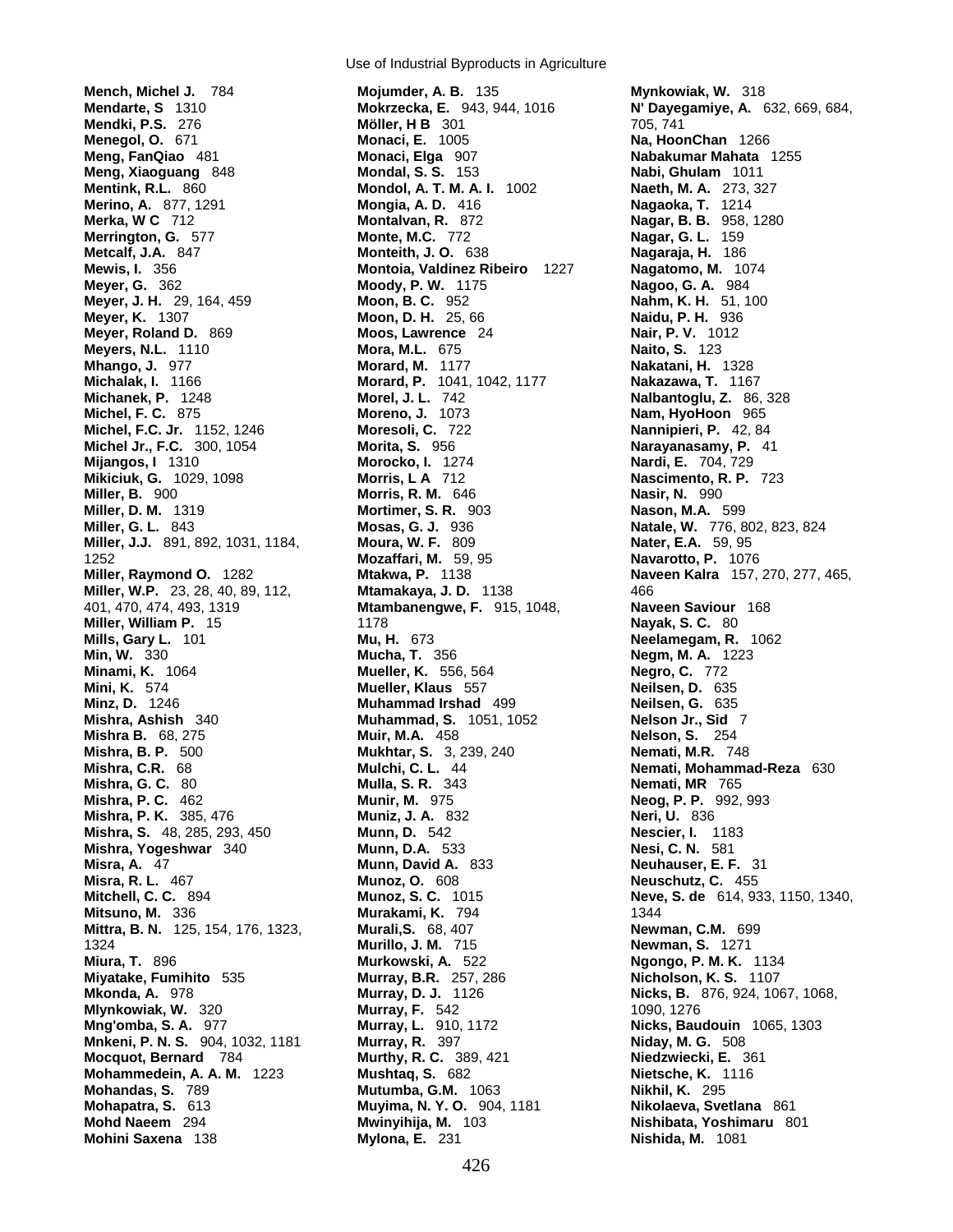**Nishiyama, M.** 460 **Ondrasovicova, O.** 1157 **Park, G. B.** 1038 **Nissanka, S. P.** 286 **Ono, T.** 963 **Park GeunJe** 1084 **Niyaz, T.** 126 **Onokpise, O.** 1275 **Park, Hyun** 942 **Nkana, J. C. V.** 707, 883, 912, 1173, **Onwudiwe, I. O.** 1192 1249 **Ordonez, R.** 775 **Park, JunMo** 942 **Nkenwa, D.** 1138 **Ornes, W. H.** 206 **Park, KiDo** 247 **Nkongolo, N. V.** 697 **Orsi, C.** 1349 **Park, KuenWoo** 955 **Nogales, R.** 752, 771 **Ortega, J.** 1170 **Park, SeWon** 985 **Nohrstedt, H. O.** 567 **Oryem Origa, H.** 1063 **Park, T. S.** 1038 **Nolin, M. C.** 582, 634 **Osei Somuah, A.** 923 **Parkash, Vipin** 376 **Noormets, M.** 1118 **Designation Constrainers, M.** 1337 **Nordlund, K. V.** 841, 852 **Ossom, E. M.** 1117 **Parsons, Ian** 384 **Norland, M. R.** 1353 **Ostrowska, K.** 1029, 1098 **Partl, C.** 1307 **Norrie, J.** 709 **Oswal, M. C.** 108, 139, 147, 316, **Paré, T.** 695 **Norton, L. D.** 60, 406 346, 423 **Paschke, M. W.** 1102 **Novo, A. A. C.** 1313, 1350 **Otaru, M. S.** 1008 **Paspaliaris, I.** 439 **Nozoe, Takuhito** 801 **Otero, V.** 877 **Passos, J. C.** 1037 **Nunes, H. C.** 230 **Otomo, M.** 1239 **Passos, R. R.** 828 **Nunes, O. C.** 913 **Otsuka, H.** 96 **Patel, B.** 1153 **Nurmesniemi, H.** 576, 580, 643, **Ottosen, L. M.** 1348 **Patel, V.** 523 678 **Ou, Yang Wei** 674 **Paterson, S. J.** 1024 **Nwanguma, E. I.** 1061 **Ouaki, B.** 687 **Pathak, H.** 466, 512, 658 **Nyangababo, J.T.** 1063 **Ouatmane, A.** 911 **Pathak, P. S.** 135 **O'Brien, T.A.** 655, 708 **Ouvrard, S.** 742 **Pathan, S. M.** 256, 429, 435, 468, **O'Dea, T.** 527 **Owings, A** 845, 846 504 **Oblisami, G.** 266, 616, 619 **Owolabi, B. A.** 882 **Obodai, M.** 918, 988, 1314 **Owolabi, O.** 1218 **Patil, C. V.** 148, 186, 405, 418 **Ochmian, I.** 1029, 1098 **Dyadoyin, A. J.** 1180 **Odlare, M.** 1026 **Ozen, E. 1342 Patil, P. G. 488**<br> **Odofin, O. F.** 1180 **Ozores Hampton, M.** 926 **Patil, P. V.** 132, 133 **Offor, U. S.** 874 **Paal, T.** 1019, 1118 **Ogan, M.** 969 **Pace, P. F.** 1117 **Patil,V.P.** 407 **Ogbalu, O.K.** 1036 **Pacewicz, K.** 181 **Patni, N.K.** 1092 **Oghenerhoro, E. O.** 979 **Padasht Dehka Ee, F.** 797 **Paton, G. I.** 761 **Ogura, T.** 867, 921, 922 **Padhy, R. N.** 298, 299 **Patterson, S. J.** 878, 890, 1309 **Oh, DeukSil** 942 **Padilha, T. de F.** 1238 **Pauli, G.** 604 **Oh, Ju Hwan** 805 **Padilla, L.** 1337 **Paven, I.** 1165 **Ohashi, T.** 1142 **Padilla, M. I.** 1073 **Pavlik, I.** 1105 **Ohnishi, M.** 1163 **Pal, H.K.** 68 **Pawlak, R.** 967 **Ohta, T.** 1270 **Palazzo, A. J.** 453 **Paye, H. de S.** 828 **Oizumi, C** 1298 **Palecek, K.** 1105 **Payet, Cecile** 551, 552 **Ojeifo, I .M.** 979 **Palmer, G.** 761 **Pecchia, J.** 1054 **Ojeniyi, S. O.** 1008, 1131, 1218 **Palumbo, A. V.** 20 **Pecchia, J. A.** 1152 **Ok, C. H.** 857, 858 **Pan, HuiTang** 1263 **Pedersen, A. J.** 1348 **Okazaki, Y.** 1298 **Pan, W.L.** 725 **Pederson, Les** 839 **Oki, Y.** 786, 800, 818 **Panda, D.** 480 **Pedreros, A.** 997 **Okot, M.W.** 1025, 1292, 1293 **Panda, N.** 817 **Pegg, K. G.** 990 **Okpara, D. A.** 980 **Panda, R K** 503 **Peinhopf, W.** 1109 **Oku, T.** 1239, 1240 **Pandey, D. D.** 162 **Peker, H.** 1342 **Okuhata, S.** 1137 **Pandey, K.** 271, 448 **Peksen, A.** 1055 **Oladejo, B. T.** 1131 **Pandey, N.** 982 **Peng, JinTorng** 1264 **Olchawa, A.** 305 **Pandey, R. K.** 1119 **Penn, C. J.** 22 **Oliveira, M. C.** 1144 **Pandey, V. C.** 127 **Pennanen, T.** 1111 **Oliveira, P. A. V. de** 1154 **Panja, B. N.** 526 **Pennington, J. A.** 509 **Oliveira, R.G. S.** 828 **Pankhurst, C. E.** 1175 **Olsen, J. K.** 873 **Pappu, Asokan** 280 **Peralta, C. J.** 1015 **Olson, A. F.** 1184 **Paradina, A. F.** 516 **Peramaki, P.** 678 **Olson, B.M.** 891, 892, 1252 **Paramasivam, S.** 30, 200, 206, 217, **Peregrina, F.** 775 **Olson, E. C.** 892 422 **Pereira, D. de L.** 1238 **Olson, E. C. S.** 1031 **Pare, T.** 1320 **Pereira, H. S.** 809, 816, 829 **Olson, K. R.** 33 **Parida, A.** 480 **Pereira, V. A.** 828 **Omaliko, C.M.** 1133 **Park, B. Y.** 1038 **Perez, S. C. J. G. de A.** 1188 **Omil, B.** 877 **Park, BumKi** 115 **Persaud, N.** 61, 505

**Nitta, Y.** 417 **Onofri, Andrea** 907 **Park, H.** 636 **Owings, Allen D.** 838, 863 **Pati, S S** 69<br>**Owolabi, B. A.** 882 **Patil, C. P.Ozores Hampton, M.** 926 **Patil, P. V.** 132<br>**Paal, T.** 1019, 1118 **Patil, R. T.Pandey, L. P.** 1244 **Pell, M.**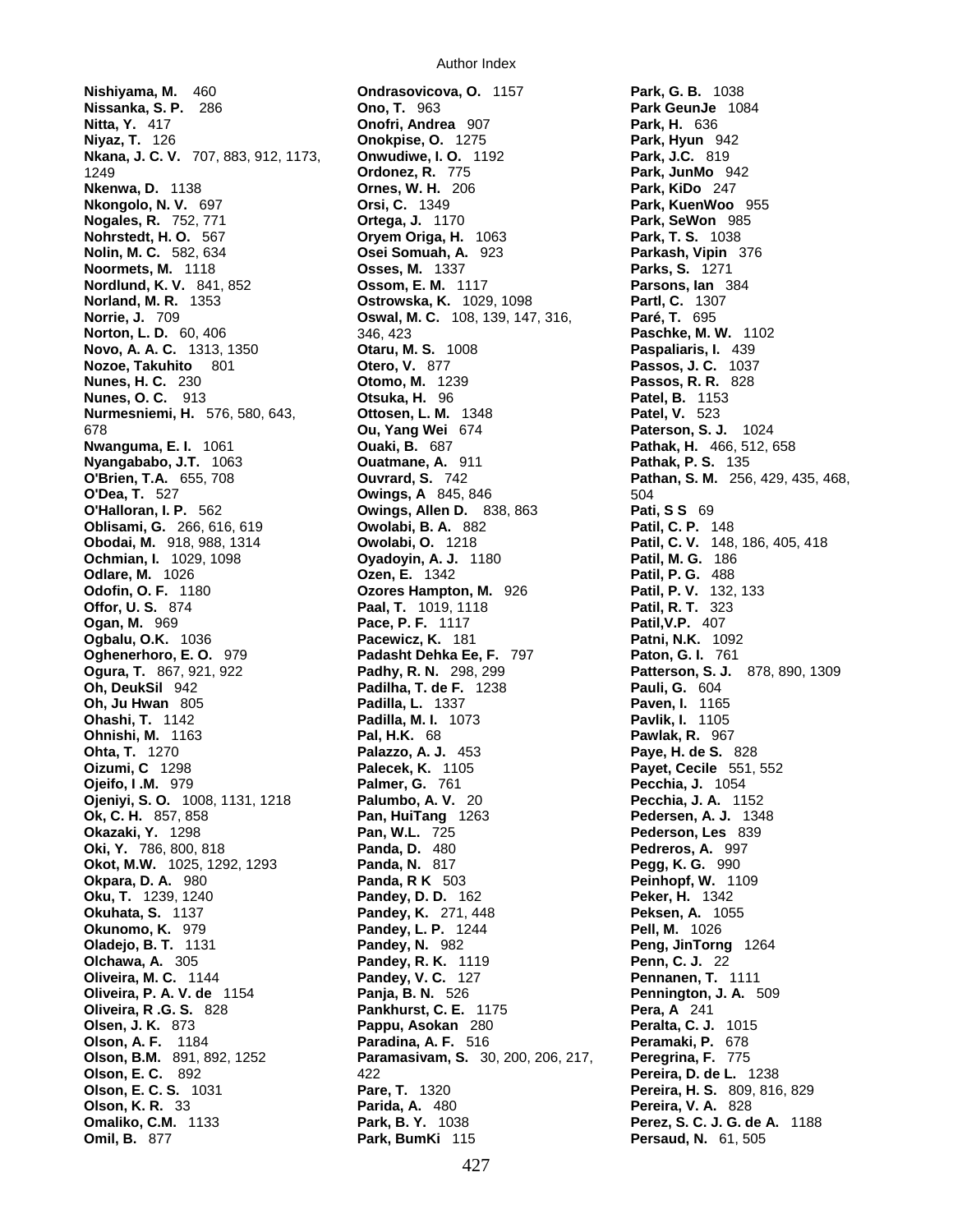Use of Industrial Byproducts in Agriculture

**Perucci, P.** 1005 **Purvis,Peter** 764 **Rautray, S. K.** 107 **Perucci, Piero** 907 **Puschenreiter, M.** 234 **Ravankar, H. N.** 323 **Petronio, B. M.** 578, 666, 704, 729, **Pykhteeva, M. A.** 506 **Petronio, B. M.** 578, 666, 704, 729, **Pykhteeva, M. A.** 506 **Ravet, J. L. 1213**<br>757 **Gafoku, N.P.** 23, 28 **Ravi, M. V. 76, 87, 97, 98, 119, 120**, **Philippoussis, A.** 1193 **Qasim, M.** 975, 1130 258, 307, 418, 428, 492 **Philippoussis, A. N.** 939 **Qi, JiaZhong** 90 **Ravichandran, M.** 111, 179, 180, **Phirke, N. V.** 18 **Qian, Qin** 93 352, 359, 393 **Picciolo, M.** 578 **Qin, Ping** 91, 415 **Ravindra Kumar** 466 **Pickering, G. J.** 1301 **Qiu, W.** 1236 **Rechcigl, J. E.** 1179, 1346 **Piearce, T. G.** 605, 733 **Quantin, C.** 1140 **Reddy, C. N.** 152, 334 **Pierzynski, G. M.** 449 **Queiroz, A. A.** 816 **Reddy, K. J.** 335 **Pietramellara, G.** 84 **Quero, X.** 113 **Reddy, T. P.** 129 **Pietrantonio, M. 578 Pietroletti, M.** 578, 666, 704, 729, **Radcliffe, D. E.** 23 **Rees, K. C. J. van** 1355 757 **Radhakrishnan, N. V.** 104 **Rees, R.M.** 645, 691 **Pilatti, R. A.** 1290 **Radwan, S. M. A.** 1217, 1221 **Reeves, J. B., III** 310 **Pineiro, J.** 1291 **Rafal'skiy, S. V.** 506 **Rehm, G.W.** 410 **Pionke, H. B.** 438 **Rafiq, Muhammad** 1011 **Rehman, K.** 975 **Pire, D.G.** 946 **Raghav, D.** 243 **Reichmuth, C.** 356 **Pire, R.** 1059 **Raghupathy, B.** 168, 169, 189 **Reid, J. B.** 919, 1086 **Pitt, J.M.** 478 **Rahal, M. A.** 434 **Reis, N. V. B. dos** 1278 **Pittaway, P. A.** 990 **Rahim, M. A.** 1001 **Rekha, P. D.** 566 **Piulats, L. M.** 933, 1150 **Rahman, A.** 1286 **Rekowska, E.** 972 **Pivic, R.** 432 **Rahman, M.** 1027 **Renat, Christophe** 552 **Pińeiro, V.** 877 **Rahman, M. J.** 1002 **Renat, J. C.** 742 **Poggi-Varaldo, H. M.** 727 **Rahman, N.** 971 **Renault, S.** 670 **Pogroszewska, E.** 868 **Rai, A. K.** 135 **Renken, R. R.** 35, 74 **Polanczyk, R. A.** 828 **Rai, J.P.N.** 568 **Renner, V. E.** 746 **Ponge, J. F.** 1148 **Rai, U. N.** 43, 48, 78, 229, 271, 272, **Revel, J.C.** 1<br>**Ponmurugan, P.** 624 285, 293, 326, 379, 400, 448, 450 **Rey, F.** 1042 **Ponmurugan, P.** 624 285, 293, 326, 379, 400, 448, 450 **Poonkodi, P.** 168, 169, 172, 175, **Rajannan, G.** 619 **Rey-Salgueiro, L.** 1202 189, 201, 218, 324, 395 **Rajavel, D. S.** 360 **Rhoton, F. E** 406 **Pope, T.** 527 **Rajendran, R.** 332, 360, 515 **Rhykerd, C. L.** 1117 **Popoola, M. A.** 1182 **Rajesh, A.** 155 **Rhykerd, R. L.** 1117 **Poppe, J.** 1088 **Rajesh Kumar** 188, 530 **Porter, G. A.** 561 **Rajesh Tiwari** 1244 **Richa Srivastava** 421 **Poschl, M.** 390 **Rajeswari, R.** 166 **Ridal, J. J.** 746 **Powell, M. A.** 49, 82, 303, 336, 387, **Ram, H** 1112 **Rifaat, M. G. M. 1222**<br>397. 441. 497 **Ram, L.C.** 373, 374, 451 **Rifai, M. N.** 1018 **Ram, L.C.** 373, 374, 451 **Powell, Michael** 447 **Ram, R. B.** 1021 **Rigot, J.** 1054, 1152 **Power,J. F** 38, 534, 1319, 1339 **Ramabadran, R.** 358 **Rigot, J.F.** 300 **Poykio, R.** 576, 580, 643, 678 **Raman, R.** 986 **Rinderknecht-Seijas, N.** 727 **Pradhan, K. C.** 110, 213 **Ramana, V. V.** 335 **Ring, E.** 567 **Pradip Bhattacharyya** 587 **Ramaswami, P. P.** 574 **Risse, L.M.** 539 **Prado, R. de M.** 776, 777, 796, 799, 802, 811, 824 **Ramo, J.** 580 **Ritchey, K.D.** 39, 45, 61, 383, 442, **Prado, R. M.** 823, 825 **Ramona, Y.** 718 **Ramona, Y. 828** 505 **Prakash, O.** 206 **Ramonet, Y.** 1083 **Ritz, C. W.** 1149 **Prakash, S. S.** 76, 87, 97, 98, 120, **Ramsier, C.** 354 **Rivero, C.** 620, 1141 258, 307, 343, 418, 428, 492 **Rana, D. S.** 109 **Robab, M. I.** 126 **Pramanik, S. C.** 1108 **Rani, B. U.** 183, 332, 360, 515 **Prasad, B. K.** 128 **Rantala, P. R.** 628 **Rodrigo Azolas, P.** 849 **Prasad, Jasti V. N. S.** 345 **Rao, K. N.** 307, 418 **Rodrigues, S. M. M.** 1144 **Prashant Srivastava** 519 **Rao, P. C.** 129 **Rodriguez, E.** 1327 **Pratissoli, D.** 828 **Rao, P. V. K.** 34 **Rodriguez Estrada, A. E.** 1316 **Price, G. W.** 711 **Rao, V. V.** 34 **Rogers, J. N., III** 859, 1325 **Pritima, R. A.** 750 **Raposo, Francisco** 861 **Rogers, Karyne** 551, 552 **Pude, R.** 1162 **Rasal, P. N.** 141 **Romig, S.** 885 **Pujols, O.** 1265 **Rathinasabapathi, B.** 1071, 1256 **Punshon, T.** 124, 446 **Rato Nunes, J.** 740 **Room Singh** 618 **Punshon, Tracy** 27 **Rautaray, S. K.** 11, 154, 176, 177, **Roselli, L.** 931 **Purvis, P.** 692 392 **Rosen, C.J.** 59, 95

**Rahman, Hafeez ur** 1011 **Ren, KeLiang** 950 **Rahman, M. S.** 1161 **Renat, Jean-Christophe** 551 **Rahman, N. 971 Renault, S. 670 Rahman, S.** 3 **Renella, G.** 42, 84<br>**Rai, A. K.** 135 **Renken, R. R.** 35, **Rai, P.** 272 **Repmann, F.** 234 **Rai, U. N.** 43, 48, 78, 229, 271, 272, **Revel, J.C.** 1042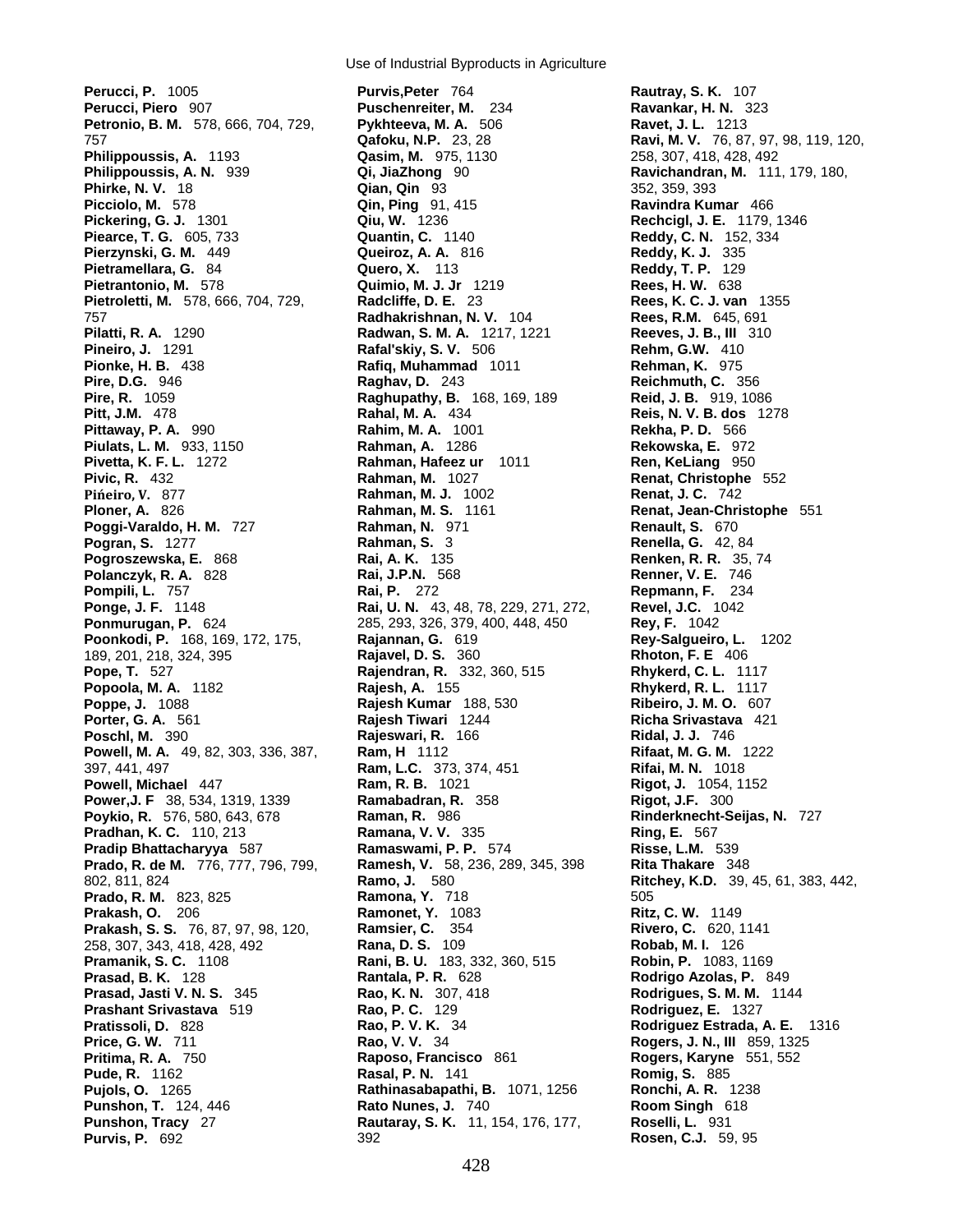**Rosik Dulewska, C.** 388 **Santoalla, M. C.** 1291 **Sevgican, A.** 1034 **Ross, C.** 937, 1236 **Sarangi, P. K.** 462 **Shaban, G. M.** 959 **Rotenberg, D.** 601, 615, 699, 745 **Sarap, P. A.** 323 **Rothwell, R. L.** 890 **Sarigumba, T.** 639, 640 **Shaheen, F. A.** 375 **Rourke, R.V.** 688 **Sarita Sinha** 502 **Shahid Shaukat, S.** 989 **Rowell, A.B.** 1305 **Sarkar, A. K.** 130, 188, 529, 530 **Shahram, S. H.** 787 **Roy, H.** 128 **Sarma, P. K.** 611 **Shaikh, A. H.** 1003 **Roy, M.** 565, 744 **Sartori, Fabio** 1282 **Shaikh, A. K.** 136 **Royse, D. J.** 1122, 1127, 1132, **Sasakova, N.** 1157 **Shalini Pillewan** 146 1316 **Sass, Bruce** 804 **Shan, X.Q.** 673 **Rubauskis, E.** 1216 **Sattar, S.** 645 **Shanmugasundaram, R.** 178 **Rubin, G.** 31 **Sauer, D.** 814 **Shao, LiMing** 783 **Rudnick, R. L.** 397 **Saurabh Chandra** 421 **Shao, Yun** 219 **Rufini, J. C. M.** 607 **Sauvage, C.** 742 **Shariatmadari, H.** 778 **Ruggiero, P.** 54, 94, 382, 532 **Sawan, O. M.** 940, 968, 981 **Sharma, D. K.** 109, 467<br>**Rushen, J.** 1087 **Sawyerr, LCB** 1314 **Sharma, Dipti** 376 **Russelle, M.P.** 59, 95 **Saxena, M.** 68, 70 **Sharma, J. V.** 440 **Rydlova, J.** 193 **Saxena, Mohini** 280 **Sharma, K. L.** 398 **Ryu, GeunChang** 1056 **Saxena, R.** 448 **Sharma, K. N.** 394 **Sabatke Filho, F. E.** 1116 **Scatena, S** 241 **Sharma, Kishori Lal** 345 **Saber, M.** 1217 **Schaaf, W.** 471, 490 **Sharma, Mahaveer P.** 290 **Sabo, M.** 1332 **Schaefer, M.J.** 860 **Sharma, R C** 1231 **Sabota, C.** 951 **Schaffner, U.** 903 **Sharma, R. K.** 212 **Sadaka, S.** 239 **Scharf, J.** 508 **Sharma, S. D.** 511 **Sadaka, S. S.** 3, 240 **Schellberg, J.** 822 **Sharma, S. K.** 157, 267, 270, 277, **Sadakata, M.** 9, 417 **Scherzer, J. 490 Scheizer, J. 490** 465, 466<br> **Sader, R. 1272 Scheuerell, S. J. 753 Sharma, Sadzawka, R. A.** 1015 **Schlossberg, M. J.** 40 **Sharma, Seema** 376 **Sagoe-Crentsil, K. K** 57 **Schlossberg, Maxim J** 15, 498 **Saha, A. K.** 1027 **Schneider, B. U.** 234 **Sharma, Y. P.** 994 **Saha, H.** 117 **Schnitzer, M.** 695, 1320 **Sharpley, A.N.** 191, 438, 1352 **Sahin, Ustun** 165 **Schnitzler, W. H.** 947, 1247 **Shazia Siddiqui** 274 **Sahoo, S.** 144, 613 **Schoeman, J. L.** 473<br> **Sahu, R K** 298, 299 **Schoenberger, P. S. Sahu, S. K.** 69, 80, 110, 213, 613 **Scholes, M. C.** 1106 **Saifullah, M.** 970 **Schrag, D. P.** 397 **Shen, J.** 384 **Saint Laurent, G.** 649 **Schumann, A.W.** 62, 279, 412, 493 **Shi, JianJun** 246 **Sajwan, K. S.** 30, 200, 217, 422, **Schurmann, G.** 114 **Shi, LiYou** 485, 486 503 **Schutter, M.E.** 381, 464 **Shi, YaJuan** 481 **Sajwan, Kenneth S.** 27, 206, 311, **Schwartz, C.** 742 **Shih, S. I.** 32 369 **Schwarz, Thomas** 1227 **Shikimachi, H.** 1198 **Sakai, S.** 1302 **Scott, A.** 691 **Shimada, T.** 956 **Sakai, T.** 932, 1198 **Scott, J.A.** 425 **Shimizu, N.** 397 **Sakai, Y.** 9 **Scotti, I. A.** 149, 215 **Shin, B.S.** 489 **Salagae, A.M.** 1287 **Seaman, J. C.** 89, 475 **Shin, J. S.** 1084 **Salas, M. C.** 1073 **Seaman, John C.** 27, 101 **Shin, KunChul** 105 **Saludes, Ronaldo B.** 535 **Seehann, Gunther** 1227 **Shinohara, H.** 922 **Samad, Abdul** 1011 **Seesahai, A.** 1315 **Short, .J C. P.** 646 **Samaddar, K. R.** 253 **Sekhar, Y. N.** 624 **Short, Shaun E.** 479 **Samajpati, N. 253 <b>Sekiguchi, Tetsuo** 801 **Samanta, P. K.** 213 **Selinger, L. B.** 892 **Shrivastava, D.K.** 482 **Samoshchenkov, E. G.** 1237, 1295 **Sampedro, L.** 752, 771 **Sellmuthu, K. M.** 357 **Shu, YungYu** 1228 **Sánchez, Enrique** 861 **Selvakumari, G.** 174, 269 **Shukla, M. K.** 293, 450 **Sanchez, M. A.** 1337 **Selvaseelan, D. A.** 661 **Si, JiTao** 90 **Sanchez Vazquez, J. E.** 1122, **Selvi, V.A.** 373 1127, 1132 **Sen,T.K.** 407 **Sibley, J. L.** 1285 **Sanderson, J.B.** 960 **Senapati, P.K.** 480 **Siddaramappa, R.** 366, 420 **Sandha, B.** 80 **Senaratna, D.** 920 **Siddiqui, M. B.** 351, 531 **Sangal,S.P.** 407 **Sencindiver, J. C.** 237 **Siddiqui, Shazia** 142 **Sanjay Bhoyar** 348 **Senesi, N.** 911 **Siddiqui, Z. A.** 195, 204, 205, 207, **Sanjeev Tripathi** 467 **Sengupta, P.** 278 214, 216 **Sanjib Das** 173 **Seo, MyeongWhoon** 955 **Sidorenko, O. D.** 698 **Sankari, S. A.** 41 **Sere, G.** 742 **Santiago, D.C.** 872 **Setala, H.** 1111, 1245, 1299 **Sierota, Z.** 906, 999, 1089, 1260

**Sawyerr, LCB** 1314 **Sharma, Dipti** 376 **Schoenberger, P. S.** 885 **Shelage, B. S.** 131, 408<br>**Scholes, M. C.** 1106 **Shelford, J.A.** 886, 888 **Schulten, H. R.** 1320 **Shen, Junfeng** 463

**Sharma, Sandhya 660**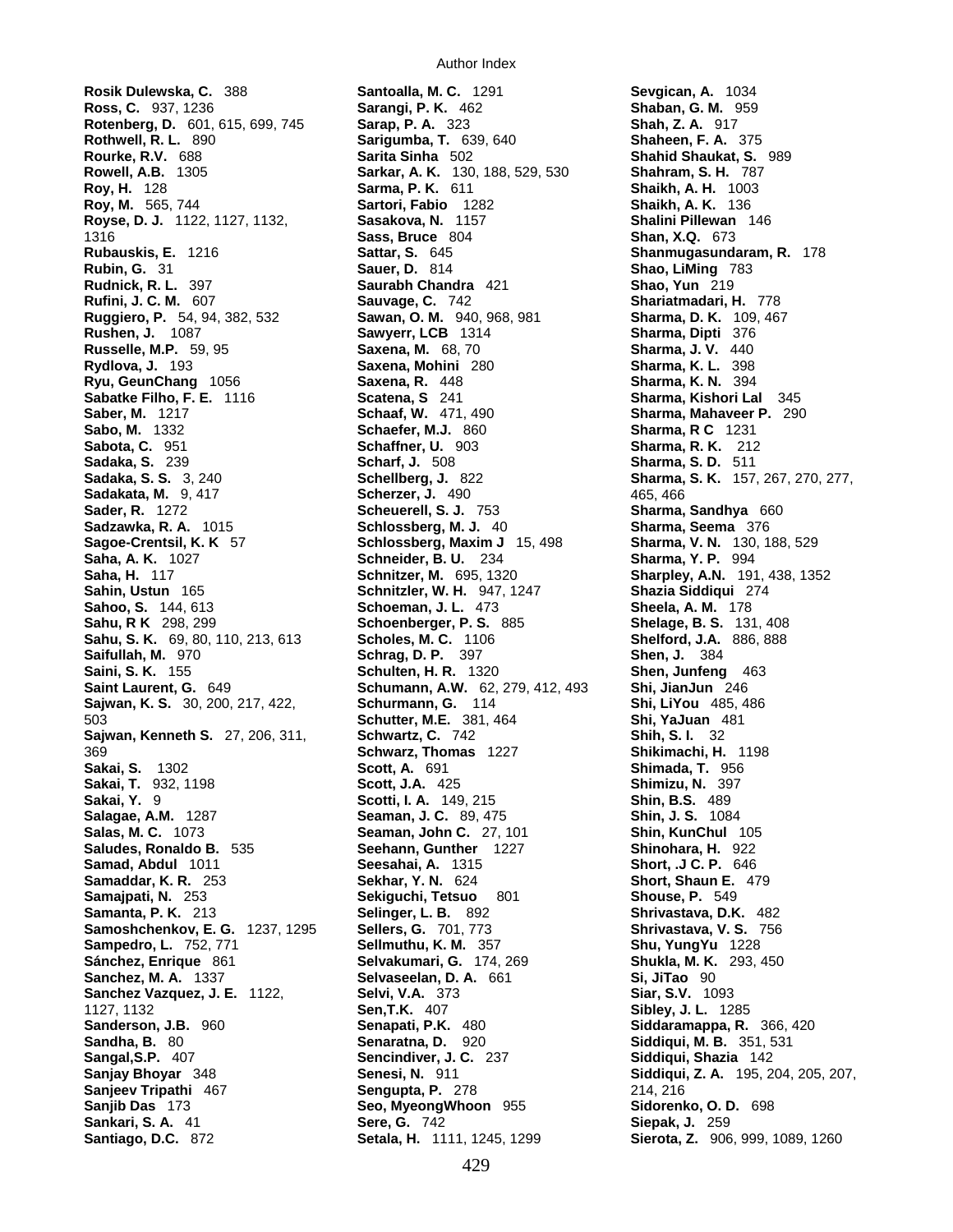Use of Industrial Byproducts in Agriculture

**Singh, J. P.** 795, 1326<br>**Singh, K.Smiderle, O. J.** 1064 **Strautina, S.Smith, B. I.** 1332 **Streever, W. J.** 788, 808 **Szyndler, J** 961, 1101, 1145, 1288 **Smith, C. A.** 631 **Stringheta, A. C. O.**

**Sileshi, G.** 977, 978 **Smith, Irene** 364 **Stuczynski, T. I.** 309, 310 **Silva, D. J. H. da** 1243, 1313, 1350 **Smith, K. A.** 691 **Sturz, A.V.** 960 **Silva, M. B. da** 607 **Smith, K. L.** 885, 887 **Su, D. C.** 1, 64, 71, 291 **Silva, M. E.** 913 **Smith, M. A. K.** 1131 **Su, GuiPing** 1079 **Silva, R. H. da** 793 **Smith, R.** 537 **Subair, S.** 562 **Silva, S.** 149, 215 **Smith, V. H.** 1050 **Subbarao, C.** 304 **Silvestre, J.** 1041 **Snieg, M.** 318, 320 **Suberu, H. A.** 1052 **Sim, SangYeon** 955 **Snyder, J.C.** 1305 **Subhasish Tripathy** 587 **Sim, YongGu** 965 **Soares, E. R.** 230 **Subramoniam, S. R.** 63 **Simal-Gandara, J.** 1202 **Soil Biology and Biochemistry** 597 **Suchorska Orowska, J.** 242 **Simard, R. R.** 565, 583, 609, 610, **Solanke, A. S.** 132, 133 **Sud, K C** 1231 626, 629, 634, 657, 664, 683, 685, **Solozabal R.** 68 **Sudarsono** 1155 710, 744, 1251 **Song, D. B.** 766 **Sudhakar, P. C.** 795, 1326 **Simard, Regis R.** 760 **Song, JiangChun** 483 **Suenari, M.** 1053 **Sims, J.T.** 38, 313, 534, 1319, 1339 **Sonzogni, A.** 1076 **Suga, Y.** 1097 **Sin, T. G.** 766 **Sorochan, J. C.** 842, 1325 **Sugahara, T.** 1167 **Sinclair, A.** 761 **Soto-Gonzalez, B.** 1202 **Sullivan, D.M.** 1334 **Singh, A.** 212, 448, 568 **Soucy, G.** 722 **Sumida, H.** 1081 **Singh, A K** 1112 **Soumare, M. D.** 1032 **Summer, M. E.** 1319 **Singh, A. P.** 618 **Souza, R. B. de** 1278 **Summers, R.** 527 **Singh, B.** 510 **Sowinska, M.** 361 **Sumner, M.** 89 **Singh, Bharat** 182 **Spagnuolo, M.** 54, 94, 382, 532 **Sumner, M.E.** 23, 28, 62, 112, 279, **Singh, C. B.** 139, 316, 346, 423 **Spark, K.M/./Swift, R.S.** 507 412, 493 **Singh, D. K.** 135 **Spaull, V. W.** 118 **Sun, BingJian** 1201 **Singh, G.** 374, 451 **Spiegel, H.** 826, 827 **Sun, D.** 384 **Singh, G. R.** 267, 270, 465 **Sramek, F** 653, 731 **Sun, Daisheng** 463 **Singh, K.** 798 **Šrek, P.** 822 **Sun, KeGang** 483 **Sriramachandrasekharan, M. V. Sun, L.** 427 **Singh, L. P.** 195, 204, 205, 207, 111, 171, 180, 359, 393 **Sun, P.** 524 214, 216 **Srivastava, N.K.** 373, 374, 451 **Sun, T.** 427 **Singh, M. K.** 135 **Srivastava, P.C.** 156, 519 **Sun, ZhiQiang** 1343 **Singh, N.** 43, 229, 353 **Srivastava, R. K.** 488 **Sunagawa, M.** 896, 1163 **Singh, N. I.** 880 **Srivastava, S.** 48, 285, 293, 294, **Sunanda Deene** 334 **Singh, Neera** 185 353, 450 **Sundaram, M. D.** 178 **Singh, P.** 568 **Stahl, E.** 1273 **Sundaramoorthy, P.** 617 **Singh, R.** 293, 450, 798 **Stahr, K.** 208 **Sundari, S.** 621 **Singh, R. N.** 237 **Stalin, S. I.** 500 **Sung, P. N.** 1038 **Singh, R. P.** 130, 188, 529, 530 **Stankowski, S.** 181, 380, 522 **Sunita Gaind** 244, 314 **Singh, Raghavendra** 795 **Stanojkovic, A.** 432 **Suresh Chauhan** 440 **Singh, S.** 294, 296, 444 **Staples, T. E.** 1355 **Suresh, G.** 135 **Singh, S. K.** 519 **Starast, M.** 1019, 1118 **Suresh, K.** 183, 332, 360, 515 **Singh, S. N.** 43, 379 **Steen, R. W. J.** 1199 **Surulirajan, M.** 1009, 1043, 1135 **Singh, T. P.** 440 **Stehouwer, R. C.** 38, 56 **Sushil Kumar** 466 **Singh, V. K.** 78 **Steinback, Brian** 652 **Susin, J.** 1296 **Singh, W. N.** 223 **Stentiford, E. I.** 575 **Suszkiw, J.** 372 **Singh, Y.** 798 **Stepien, W.** 1331 **Sutariati, G. A. K.** 1155 **Singh, Yogeshwar** 795 **Stevens, G.** 262, 263 **Suturin, A. N.** 516 **Sinha, A.K.** 373, 374, 992 **Stevens, W. B.** 74, 261 **Suvannang, N.** 1140 **Sinha, A. P.** 1136 **Stevenson, W. R.** 615, 663 **Suwalka, R. L.** 518 **Sinha, S.** 271, 272, 287, 379, 448 **Steward, L. G.** 840 **Suwarno, F. C.** 1155 **Sinha, S. K.** 155 **Stirling, A. M.** 1175 **Suzuki, T.** 96 **Stirling, G. R. 1175 Sitaramaiah, K.** 936 **Stockwell, C** 844 **Svihus, B.** 1025, 1292, 1293 **Sivakumar, K.** 357 **Stoddard, Albert Augustus, III** 514 **Swain, D. K.** 11, 107, 125 **Sivoli, N.** 1004 **Stolarski, M.** 1095 **Swinker, A. M.** 929 **Siwulski, M.** 967 **Stoltz, E.** 455 **Sydnor, T. D.** 840 **Skaliy, L. P.** 1028 **Stone, A.** 601, 696 **Syed Ismail** 122, 292, 312, 351 **Skilbeck, G.C.** 257 **Stone, A. G.** 615, 663, 753, 1213 **Symanowicz, B.** 1114 **Skrivele, M.** 1216 **Stosio, M.** 181, 306 **Szaková, J.** 822 **Sleep, D.** 605 **Stouraiti, C.** 439 **Szczech, M.** 964 **Sloan, J.J.** 410 **Stout, W. L.** 191, 227, 438 **Szili Kovacs, T.** 1102, 1205 **Smiciklas, K.D.** 1072 **Stratton, M. L.** 1179, 1346 **Szuri, Sheena Powell** 24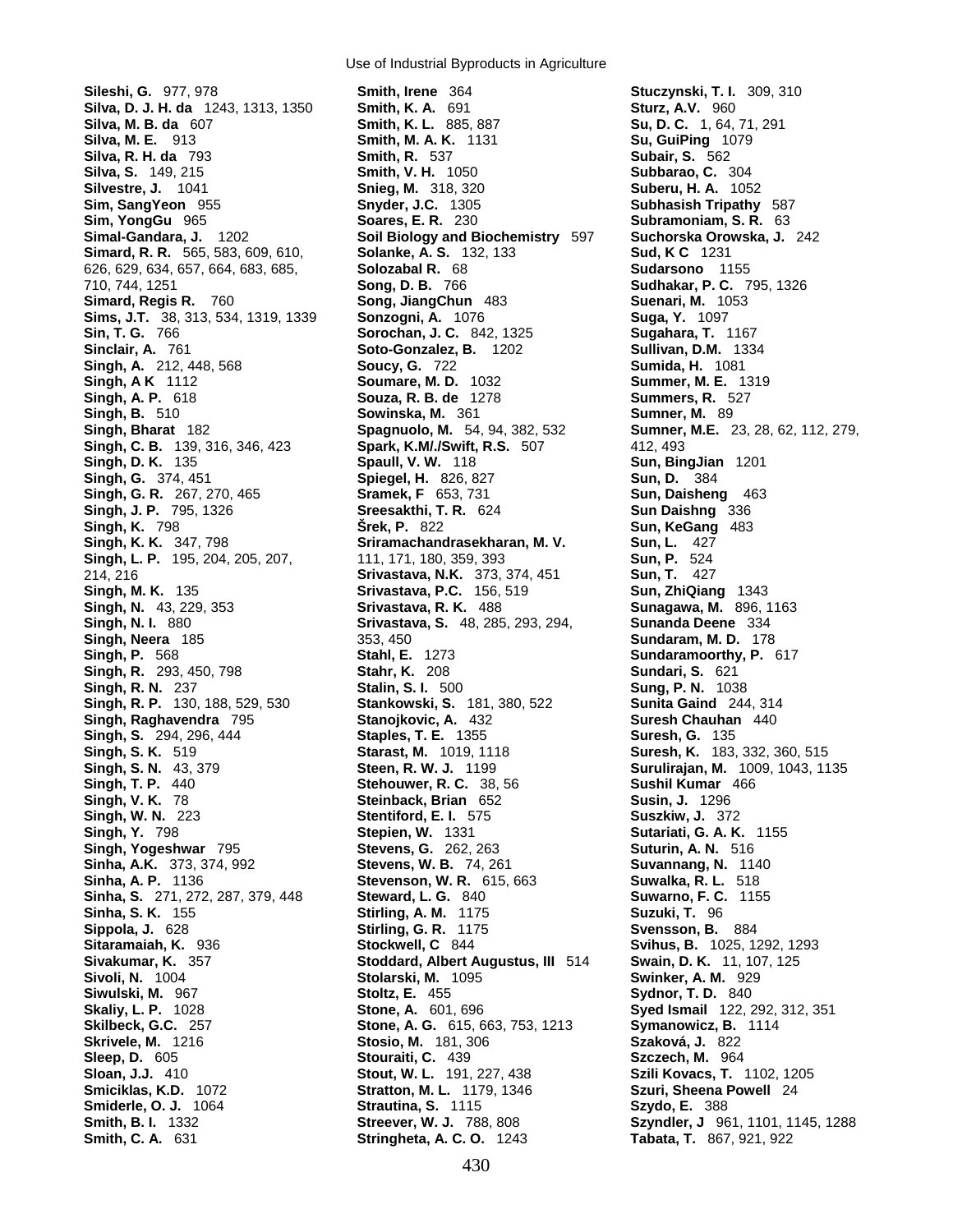**Taguchi, T.** 945 **Tishmack, J. K.** 60<br>**Tahboub, M.B.** 910, 1172 **Tiwari, K. K.Tamai, Y.** 896 **Tonin, G. A.Tanicheva, I. V.** 516 **Toth, J. D.** 227, 513, 1332 **Tanweer Azam** 126 **Tothill, I. E.** 537<br>**Tarafdar, P. K.** 1255 **Townsend, T.Tarannum, A.** 319 **Traina, S. J.Tedesco, M.J.** 433 285, 293, 326, 379, 450<br>**Teixeira, E.C.** 433 **Tripathi, R. S.**

Author Index

**Tack, F. M. G.** 602, 707 **Tikhomirov, V. A.** 1237, 1295 **Ueno, H.** 1082 **Tilston, E. L.** 1205 **Uenosono, S.** 1074<br>**Tishmack, J. K.** 60 **Ulrichs, C.** 356 **Tahboub, M.B.** 910, 1172 **Tiwari, K. K.** 293 **Umamaheswari, S.** 672, 770 **Taira, K.** 1281 **Tiwari, R. P.** 488 **Umańa, Oscar** 861 **Taiwo, L. B.** 1180 **Tlustoš, P.** 822 **Umemura, H.** 1146 **Takada, C.** 419 **Tobiasen, L** 301 **Unc, A.** 623 **Takahashi, K.** 956 **Tofant, A.** 1157 **United States Environmental Takahashi, S.** 1074 **Toku, Yasumitsu** 1262 **Unnithan, V. K. G.** 1012 **Takahashi, T.** 812 **Toledo, J. R.** 1265 **Upadhyay, Era** 142 **Takamuku, K.** 1206 **Tollner, E. W.** 589, 774 **Upadhyaya, S.** 47 **Takatsuki, H.** 1302 **Tolusic, Z.** 1204 **Urashima, Y.** 1097 **Takeuchi, M.** 956 **Tomar, R. K.** 512 **Urrestarazu, M.** 1073 **Takigami, H.** 1302 **Tomaszewicz, T.** 306, 318, 320 **Ushiki, J.** 123 **Talbot, V. L.** 1143 **Tomaszewska, Z.** 1250 **Usmen, Mumtaz A.** 210 **Talukdar, A.K.** 714 **Tomioka, K.** 922 **Uzun, S.** 973 **Tamegai, J.** 1239 **Topac, F. O.** 209 **Vageesh, T S** 366 **Tan, L.P.** 409 **Topoliantz, S.** 1148 **Vagstad, N.** 600 **Tan, Qulin** 93 **Tornabene, T. G.** 589, 774 **Vahl, L. C.** 230 **Tanaka, Hirofumi** 1262 **Torok, K.** 1102, 1205 **Vajpayee, P.** 43, 229 **Tanaka M.** 68 **Torrenueva, A.** 73 **Valenciano, J. B.** 1125 **Tandon, S.** 563 **Torres, A. N. L.** 581, 654 **Valenciano Montenegro, J. B. Toskov, K.** 1300 1242 **Tang, XueDong** 916, 957, 995 **Totawat, K. L.** 159 **Valente, T. N. P.** 1238 **Tanicheva. I. V.** 516 **T. P. 1238 Tanicheva. I. V.** 516 **T. A. I. 1015 Tanner, M. K.** 929 **Toth, T.** 1102 **Valenzuela, F. E.** 941, 1189 **Tarkalson, D. D.** 35, 261 **Treder, W.** 1039 **Vallini, G** 241 **Tarver, J. R.** 20 **Trejo-Espino, J.** 727 **Van Baalen, M.** 397 **Tasistro, A. S.** 1149 **Trepanier, L.** 642 **Van Cleemput, Oswald** 1345 **Tateo, F.** 54, 532 **Tripathi, Ashutosh** 321 **Van Vliet, L.J.P.** 1092 **Tauson, R.** 1044 **Tripathi, R.C.** 374, 451 **Vanags, C. P.** 40 **Tripathi, R. D.** 43, 48, 229, 272, **Vance, E.** 895<br>285, 293, 326, 379, 450 **Vance, E. D.** 894 **Teixeira, J. R.** 581, 654 **Tripathi, Sadhna** 321 **Vandenheede, Marc** 1065, 1303 **Temimi, M.** 434 **Tripathy, S** 49, 82, 303, 387, 397, **VanDevender, K. W.** 509 **Teng, Meng** 862 441, 447, 497, 503 **Vangronsveld, Jaco** 784 **Terazawa, M.** 896 **Tripathy, S. K.** 613 **Vanini, J. T.** 859 **Terefe, T.** 775 **Tripepi, Robert R.** 656, 713, 759 **Terzano, R.** 54, 94, 382, 532 **Trocones, A. G.** 1265 **Varallo, G** 241 **Tewari, D. D.** 127 **Trolove, S. N.** 919, 1086 **Varela, V. P.** 1124 **Tewari, Lakshmi** 1241 **Trunov, I. A.** 953 **Varghese Paul** 440 **Texier, C.** 1203, 1215 **Tschcell, A.** 1307 **Vargova, M.** 1157 **Thanunathan, K.** 517 **Tsuji, T** 835 **Vasilas, B. L.** 313 **Thapliyal, Alka** 21 **Tsujii, H.** 1053 **Vatsa, B. K.** 277 **Thelin, G.** 1190 **Tubail, K.** 300 **Vaudelet, J. C.** 1215 **Tucker, C.B.** 886, 888, 893, 1057, **Thibault, Y.** 669, 705 1087 1087 1087 1087 **Vecchionacce, H.** 1170<br> **Tuncer, E. R.** 86 **Veeraputhiran, R.** 1012 **Thilmony, P. J.** 508 **Tuncer, E. R.** 86 **Veeraputhiran, R.** 1012 **Turhan, E.** 1034 **Veeresh, H** 49, 82, 303, 387, 405, **Thomas, J. E.** 878, 890, 1024, **Twardowska, Irena** 27 441, 503 1309 **Twohig, E.** 813 **Veira, D. M.** 1030 **Thombre, R. F.** 136 **Tworkoski, T.** 1066 **Vekemans, B.** 94 **Thompson, L. M.** 885 **Tyagi, Kavita** 660 **Velazhahan, R.** 104 **Thomson, R.** 850, 856 **Tyksinski, W.** 1318 **Velema, G.** 623, 680, 681 **Thomson, R. D.** 855 **Udayasoorian, C.** 574 **Venglovsky, J.** 1157 **Throgmorton, Dianne** 37, 85 **Udayasurian, C.** 266 **Venkanna, K.** 398 **Tierney, G.** 844, 850, 855, 856 **Ueda, M.** 123 **Venkataratnam, L.** 34

**Protection Agency** 8, 1335 **Vallad, G. E.** 615, 716<br>**Valli, L.** 1076 **van Clief, D.** 206, 369 **Vandenheede, M.** 876, 1068, 1090 **Vasconcelos, E.** 769 **Venkatakrishnan, D.** 179, 352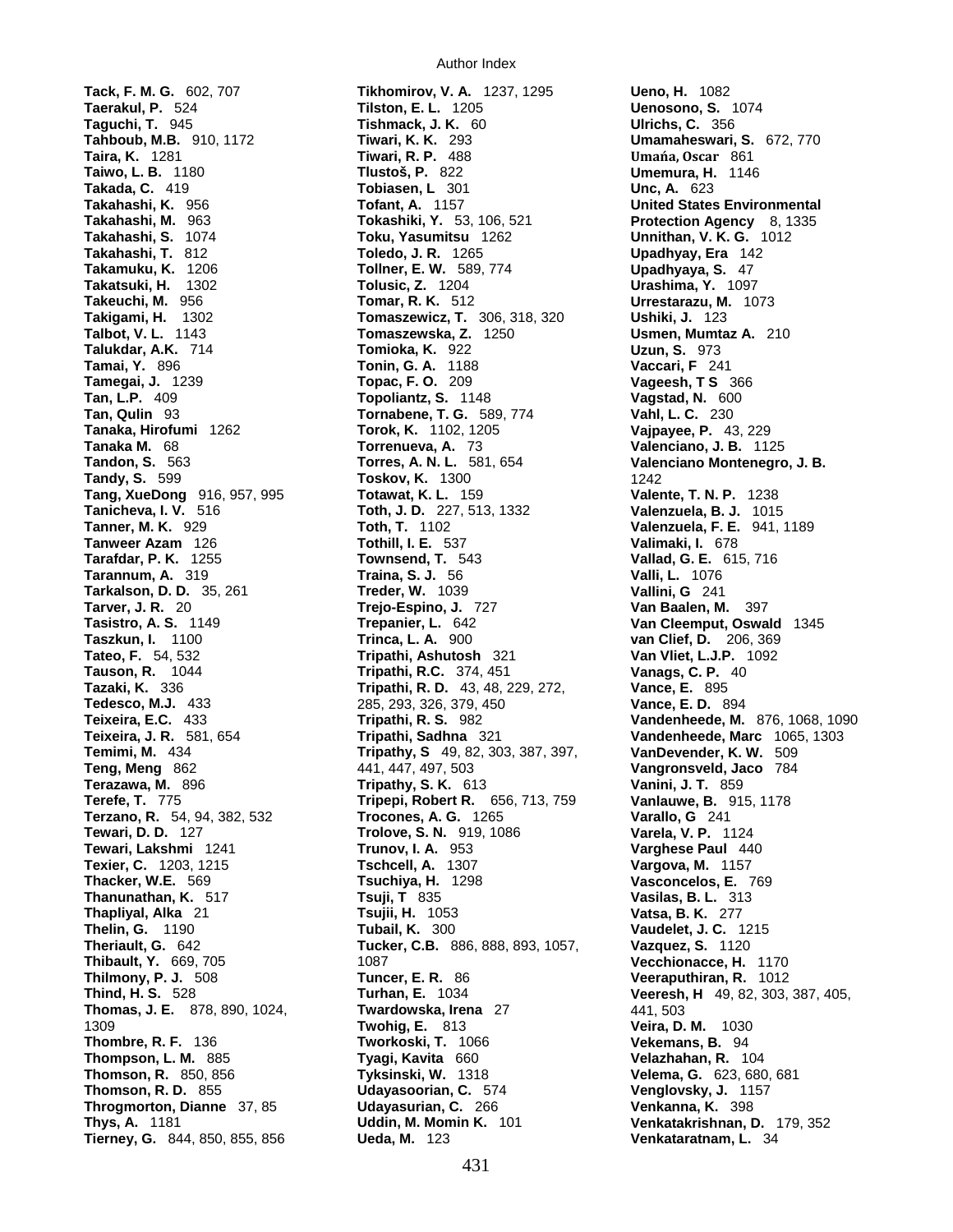**Ventorp, M.** 1248 **Wang, Xian** 834 **Wright, R.J.** 38, 309, 310, 413, 420, **Verhaeghe, C.** 1090 **Wang, XiaoLing** 426 454, 534, 1319, 1339 **Verhaeghe, Claire** 1065 **Wang, Zhaofeng** 6, 363 **Wright, S. F.** 454 **Verloo, M.** 644 **Wang, ZheYue** 1201 **Wroblewska, H.** 1095 **Verloo, M. G.** 602, 707, 883, 909, **Wani, G. M.** 984 **Wu, Lin** 916, 957, 995 912, 1023, 1173 **Ward, F.** 1126 **Wu, Pute** 202 **Verma, S. C.** 127 **Wardell, L. J.** 1102 **Wu, Q. T.** 958, 1168, 1280 **Vetayasuporn, S.** 889, 1294 **Wardle, D. A.** 1107, 1224 **Wu, WenShi** 674 **Vethe, O.** 747 **Warfvinge, P.** 1190 **Wu, X.** 137 **Vettorazzo, S. C.** 693 **Warren, C.** 1256 **Wullschleger, S. D.** 20 **Vidal, A. de A.** 829 **Waschkies, C.** 362 **Wysokinski, A.** 92, 341, 342, 355 **Vidal, M. C.** 1278 **Watson, C.A.** 645 **Xenidis, A.** 231, 439 **Vijayalakshmi, G.S.** 672, 770 **Watson, R. N.** 1107, 1224 **Xiao, Chengqing** 755 **Vijender Singh** 155 **Watts, J. J.** 808 **Xing, S.** 137 **Villeneuve, Florent** 571 **Wayal, G. R.** 136 **Xing, Shihe** 224, 225 **Villumsen, A.** 1348 **Wazir, M.G.** 1035 **Xing, XiaoPing** 1201 **Vinod Kumar** 277, 466 1057, 1087, 1100 **Xu, H. L.** 637 **Vinten, A.J.A.** 593, 645, 691 **Weavers, L.** 524 **Vischetti, C.** 1005 **Weber, D.** 813 **Xu HuiLian** 1146 **Vischetti, Costantino** 907 **Weber, J. 217 Xu, Qian** 225<br> **Vishwanath, J.** 405 **Weber, J. T.** 124, 349, 446 **Xu, W.** 908 **Vishwanath, J.** 405 **Weber, J. T.** 124, 349, 446 **Xu, W.** 908 **von Keyserlingk, M. A.** 1030 **Weber, M. E.** 1290 **Xu, W. D.** 113 **Von Keyserlingk, M.A.G.** 888 **Wei, XiuJu** 249 **Xu, X. C.** 13<br> **Vories, Kimery C.** 37, 85 **Wei, Z.** 10 **Xu, YinLiang** 246 **Vories, Kimery C.** 37, 85 **Wei, Z.** 10<br>**Voroney, R. P.** 711 **Wei, Zhong Vosatka, M.** 193, 390 **Weinstein, L. H.** 31 **Yabuta, K.** 812 **Voundi Nkana, J.C.** 602, 909, 1023 **Weiss, W. P.** 885 **Yadav, A. K.** 1021 **Vowotor, K. A.** 918 **Weissflog, L.** 114 **Yadav, K. R.** 18 **Vucemilo, M.** 1157 **Wells, A. J.** 745 **Yadav, P. S.** 108, 147 **Wafaa, M. T. E.** 815 **Wendling, I.** 1185 **Yadava, R. B.** 135 **Wahid, M. A.** 902 **Wenzel, W. W.** 234 **Yahata, Y.** 96 **Wakisaka, H.** 1070 **Wenzel, Walter W** 26 **Yahiaoui, M.** 434 **Wakiya, Y.** 932 **Whalen, J.K.** 46, 686 **Yakubu, H.** 1096

**Wang, HaiHui** 485, 486<br>**Wang, Hailong** 424

Use of Industrial Byproducts in Agriculture

**Watson, Maurice** 411 **Weary, D.M.** 886, 888, 893, 1030, **Voroney, R. P.** 711 **Wei, ZhongYi** 91, 415 **Xue, XiaoNa** 1330 **Wheeler, S. J.** 1301 **Yalnklc, M. K.** 1342 **Walker, P.M.** 1072 **White, EH** 538 **Yamada, M.** 697 **Wall, H.** 1044 **Whitfield, A. E.** 745 **Yamamoto, S.** 499 **Wallace, A.** 1347 **Whitmore, A.P.** 645 **Yamamuro, S.** 1074, 1082 **Walter, Cynthia** 854 **Wiater, J.** 934 **Yamasaki, Y.** 921 **Walter, I.** 931 **Wilden, R.** 471, 490 **Yamazaki, M.** 1302 **Waltz, F. Clint Jr** 15 **Wilken, D.** 608 **Yan XiangKui** 637 **Wamegni, J.** 739 **Wilkinson, T.** 1054 **Yang, C. G.** 71 **Wan, FangBao** 485, 486 **Willett, L. B.** 905 **Yang, JinQing** 950 **Wan, NanAn** 925 **Williams, M.A.** 1305 **Yang, M. S.** 461 **Wang, C.** 404 **Williamson, J.C.** 599 **Yang, Q.** 184 **Wang ChuanKuan** 627 **Willis, A.J.** 79 **Yang, ShuYun|** 1267 **Wang, ChungHo** 1269 **Wilson, C. B.** 996 **Yang, TianXiu** 1267 **Wang, ChunHong** 202 **Wilson, E. J.** 1175 **Yang, X.-M.** 252 **Wang, H. F.** 81 **Wilson, S. D.** 1225 **Yang, Z. K.** 20 **Wang, Hailong** 424 **Wojcieszczuk, T.** 361 **Yao, YiYun** 485, 486 **Wang, KuiLing** 1263 **Wolfe, W. E.** 38, 56 **Yaser, M.** 959 **Wang, L. C.** 32 **Wolkowski, R.P.** 540 **Yavarzadeh, M. R.** 325 **Wang, LiLi** 862 **Wong, J. W.** 10, 64, 958, 1168 **Ye, D. N.** 113<br>**Wang, MingTang** 483 **Wong, J. W. C.** 1, 71, 235, 291, 402, **Ye, D. Y.** 235 **Wong, J. W.** 10, 64, 958, 1168 **Wang, MingTang** 483 **Wong, J. W. C.** 1, 71, 235, 291, 402, **Wang, Q.** 338 1280 **Ye, Jun** 694 **Wang, Q./Li, Y** 487 **Wong, M.H.** 79, 288 **Ye, Z.H.** 79 **Wang, Q. R.** 222 **Wong, W. W.** 10 **Yeates, G. W.** 1107, 1224 **Wang, Qingren** 344 **Woo, JinHa** 965 **Yeledhalli, N. A.** 76, 87, 97, 98, 119, **Wang, RuYi** 783 **Wood, C. W.** 928 120, 186, 258, 307, 418, 428, 492 **Wang, S.** 673 **Woodbury, P. B.** 31 **Yelle, S.** 629, 760 **Wang, S. J.** 13 **Wooszyk, C.** 380 **Yeole, P. M.** 756 **Wang, WanJie** 249 **Wright, J.E.** 946 **Yezzu, S. Ramakrishna** 345 **Wang, Wei/Kuo, Hsiu Yu 848 Wright, P.J. 1139** 

**Wang, X.** 184 **Yoo, JeongGun** 520